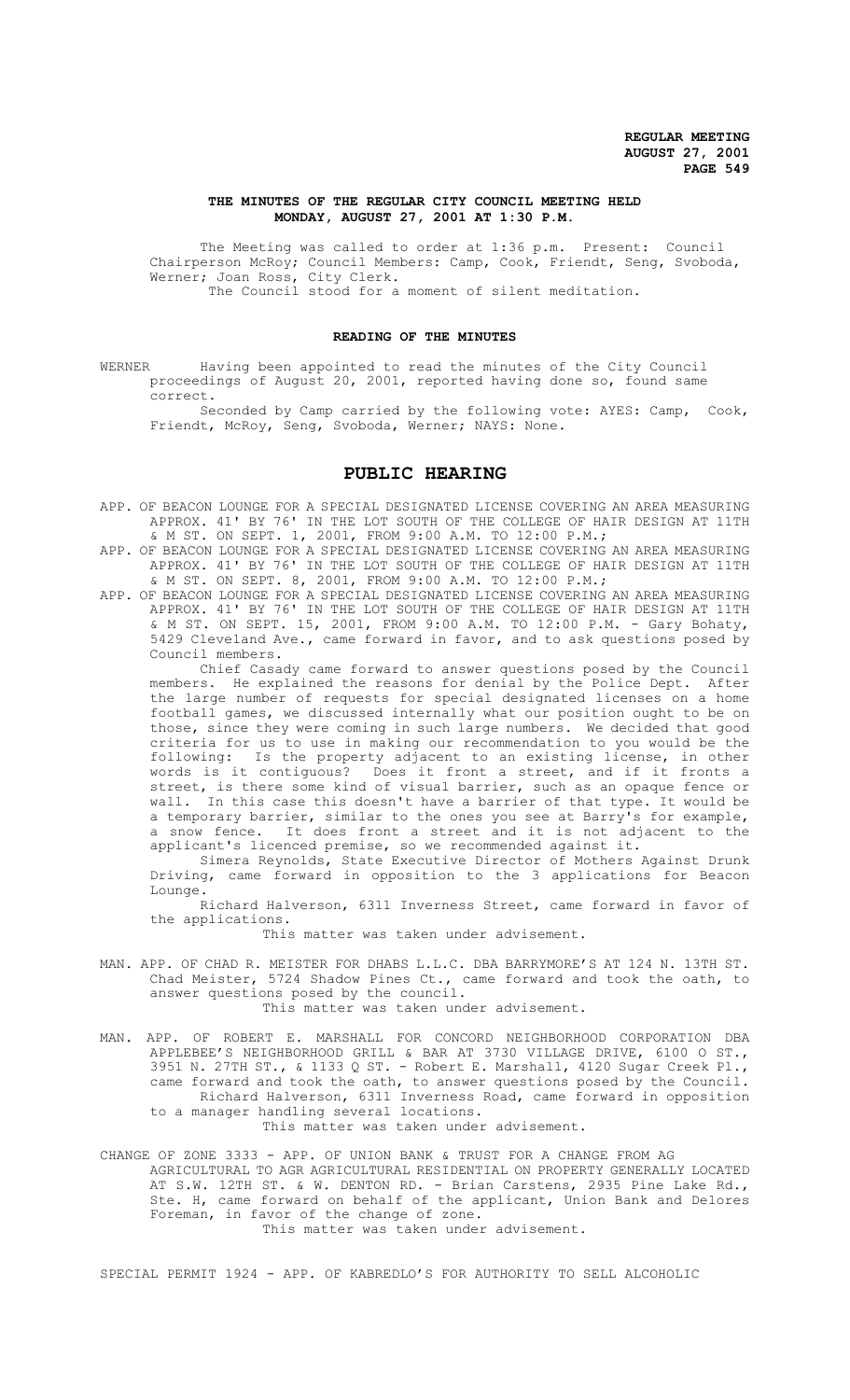BEVERAGES FOR CONSUMPTION OFF THE PREMISES AT 2305 R ST. - Mark Hunzeker, 530 S. 13th St., Suite B, came forward representing Kabredlo's and presented his case in favor of the special permit.

Ed Patterson, 2108 Q St., President of Malone Neighborhood Association, came forward in opposition.

Mike Morosin, 2055 "S" St., Past President of Malone Neighborhood Assoc., came forward in opposition and to answer questions posed by Council.

Dick Patterson, 230 South 39th Street, Woods Park Neighborhood Association, came forward in opposition.

Peggy Struwe, 530 N. 25th Street, President of Hawley Historic Area, came forward in opposition.

Corrie Kielty, 637 N. 24th Street, came forward in opposition. Marc Wullschleger, 129 N. 10th & Urban Development Director, came

forward in opposition. Chief Police Casady, came forward to answer council questions.

Kathleen Sellman, Director of Planning, came forward to answer council questions.

Discussion followed.

This matter was taken under advisement.

APPROVING AN AMENDMENT TO THE INTERLOCAL AGREEMENT BETWEEN THE CITY & THE COUNTY RELATING TO THE LINCOLN AREA AGENCY ON AGING TO ELIMINATE THE LINCOLN-LANCASTER COUNTY COMMISSION ON AGING - Gina Dunning, Director of the Dept. of Aging, came forward in favor of this amendment. This matter was taken under advisement.

AUTHORIZING MIKE STRETZ DBA SOLID GROUND TO OCCUPY A PORTION OF THE PUBLIC RIGHT-OF-WAY AT 14TH & O STS. FOR USE AS A SIDEWALK CAFÉ - Mike Stretz, 1101 Meadowdale Dr., came forward in favor and answered council questions. This matter was taken under advisement.

### **\*\* END OF PUBLIC HEARING \*\***

# **MISCELLANEOUS BUSINESS PUBLIC HEARING**

Chris McCormack, 7400 Collister Road, came forward requesting permission for the firefighters to be able to solicit funds for the Muscular Dystrophy Association, in the public streets. Dana Roper, City Attorney, stated he was not aware of any special

permit that the council could grant to allow this organization to solicit on public property from vehicles driving by. Discussion among council members suggested that a process would have to be initiated to amend this for another year to enable them to solicit in this manner. This matter was taken under advisement.

Eric Bedtke, 5311 West Goodland Circle, came forward requesting information about the Olympic Heights area where the City is planning to develop more housing units. He and many of his neighbors bought their property there believing that this park land area was to remain intact.

Lynn Johnson, Parks & Rec came forward to answer council questions and explain the nature of the property in question. Marc Wullschleger, Urban Dev. Director, came forward to explain that the six lots had been sold to a developer. Steve Werthman of Urban Development, explained that these lots were already transferred and that the sale was complete. Council members discussed the issue and suggested that City departments should schedule meetings with the neighbors to discuss the future of the remaining lots.

This matter was taken under advisement.

Ed Patterson, 2108 Q Street, President of Malone Neighborhood Association, came forward to discuss the parking problems that affect the Hawley Historic District, South Salt Creek and the North Bottoms. He suggested that some type of parking ordinance be put in place that helps alleviate problems in these areas. Council members suggested that a meeting should be be scheduled with these neighborhoods and city officials to come to a conclusion on this situation. This matter was taken under advisement.

Laird Haberlan, previous owner of Barrymore's Lounge, came forward to discuss in general, his concerns over the recent discriminating votes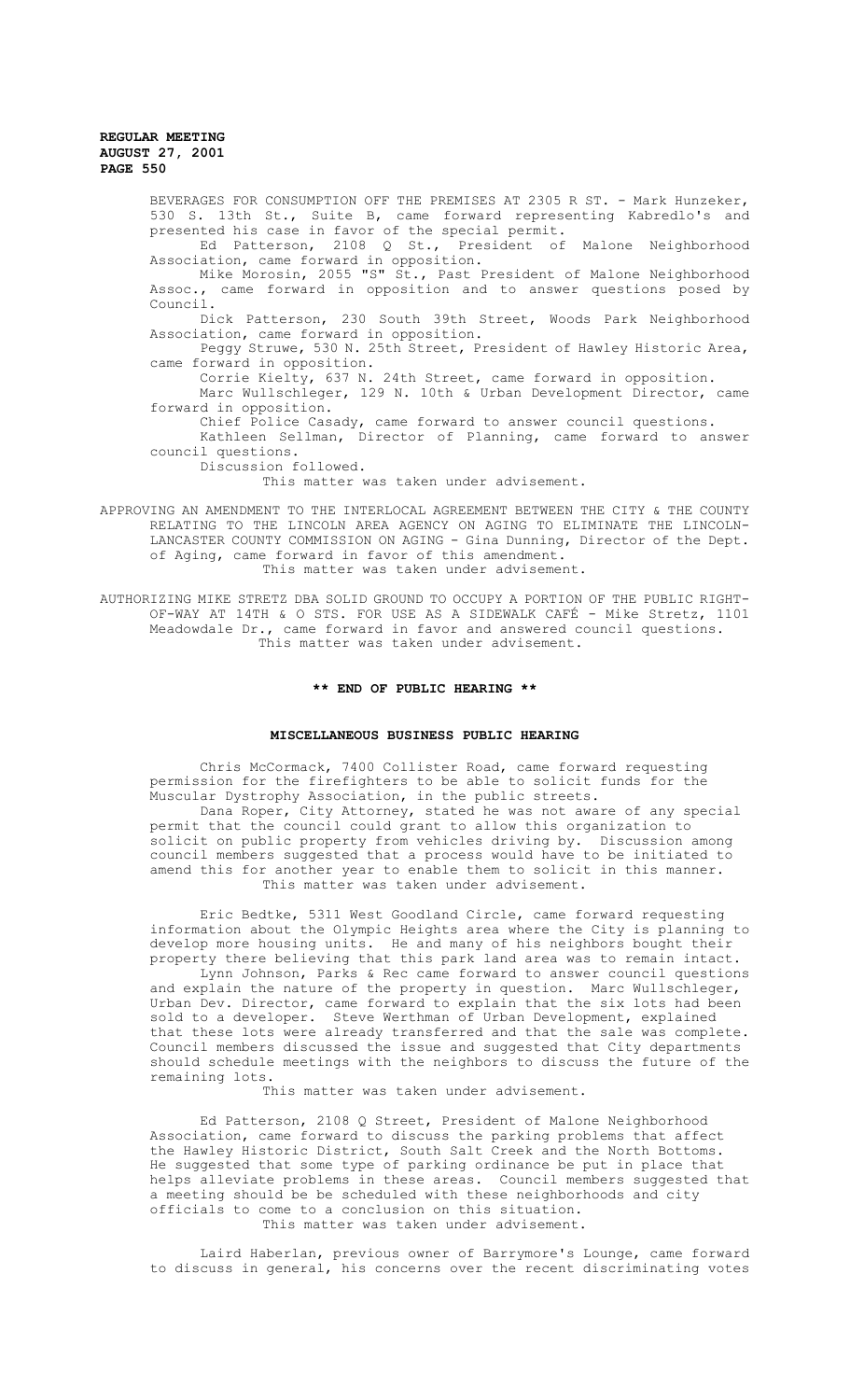of council in reference to the applicants of Special Designated Liquor licenses. This matter was taken under advisement.

# **COUNCIL ACTION**

### **LIQUOR RESOLUTIONS**

APP. OF DENIS M. VONTZ DBA PIONEERS GOLF COURSE FOR A SPECIAL DESIGNATED LIQUOR LICENSE TO COVER THE ENTIRE PIONEERS GOLF COURSE AT 3403 W. VAN DORN ST. ON SEPT. 7, 2001 FROM 8:00 A.M. TO 3:30 P.M. - CLERK read the following resolution, introduced by Friendt, who moved its adoption for denial:<br>A-81054 BE IT

BE IT RESOLVED by the City Council of the City of Lincoln, Nebraska:

That after hearing duly had as required by law, consideration of the facts of this application, the Nebraska Liquor Control Act, and the pertinent City ordinances, the City Council recommends that the application of Dennis Vontz dba Pioneers Golf Course for a Special Designated License to cover the entire golf course at 3403 West Van Dorn Street, Lincoln, Nebraska, on the 7th day of September, 2001, between the hours of 8:00 a.m. and 3:30 p.m., be denied because the applicant has not shown that the granting of this application: (a) will further the public interest; (b) will be a betterment to the City; (c) will constitute a true increase in service to the public; and (d) will not be detrimental to the public health, safety, and welfare.

BE IT FURTHER RESOLVED the City Clerk is directed to transmit a copy of this resolution to the Nebraska Liquor Control Commission. Introduced by Glenn Friendt

Seconded by Svoboda & carried by the following vote: AYES: Camp, Friendt, Svoboda, Werner; NAYS: Cook, McRoy, Seng. None.

- APP. OF WINE MERCHANTS FOR A SPECIAL DESIGNATED LIQUOR LICENSE TO COVER AN AREA MEASURING 25' BY 25' AT THE UNL DENTAL COLLEGE AT 40TH & HOLDREGE STS. ON SEPT. 8, 2001 FROM 2:30 P.M. TO 6:30 P.M. - CLERK read the following resolution, introduced by Jon Camp, who moved its adoption for
- denial:<br>A-81055 B BE IT RESOLVED by the City Council of the City of Lincoln, Nebraska:

That after hearing duly had as required by law, consideration of the facts of this application, the Nebraska Liquor Control Act, and the pertinent City ordinances, the City Council recommends that the application of Wine Merchants, Inc. for a Special Designated Permit to cover an area measuring 25 feet by 25 feet at the UNL Dental College at 40th and Holdrege Streets, Lincoln, Nebraska, on the 8th day of September, 2001, between the hours of 2:30 p.m. and 6:30 p.m., be denied because the applicant has not shown that the granting of this application: (a) will further the public interest; (b) will be a betterment to the City; (c) will constitute a true increase in service to the public; and (d) will not be detrimental to the public health, safety, and welfare.

BE IT FURTHER RESOLVED the City Clerk is directed to transmit a copy of this resolution to the Nebraska Liquor Control Commission. Introduced by Jon Camp

Seconded by Svoboda & carried by the following vote: AYES: Camp, Friendt, Svoboda, Werner; NAYS: Cook, McRoy, Seng.

APP. OF BEACON LOUNGE FOR A SPECIAL DESIGNATED LICENSE COVERING AN AREA MEASURING APPROX. 41' BY 76' IN THE LOT SOUTH OF THE COLLEGE OF HAIR DESIGN AT 11TH & M ST. ON SEPT. 1, 2001, FROM 9:00 A.M. TO 12:00 P.M. - CLERK Read the following resolution, introduced by Jon Camp, who moved

its adoption for denial:<br>A-81056 BE IT RESOLVED by A-5105 IT RESOLVED by the City Council of the City of Lincoln, Nebraska:

That after hearing duly had as required by law, consideration of the facts of this application, the Nebraska Liquor Control Act, and the pertinent City ordinances, the City Council recommends that the application of Beacon Lounge for a Special Designated License to cover an area measuring 41 feet by 76 feet in the lot south of College of Hair Design at 11th and M Streets, Lincoln, Nebraska, on the 1st day of September, 2001, between the hours of 9:00 a.m. and 12:00 p.m., be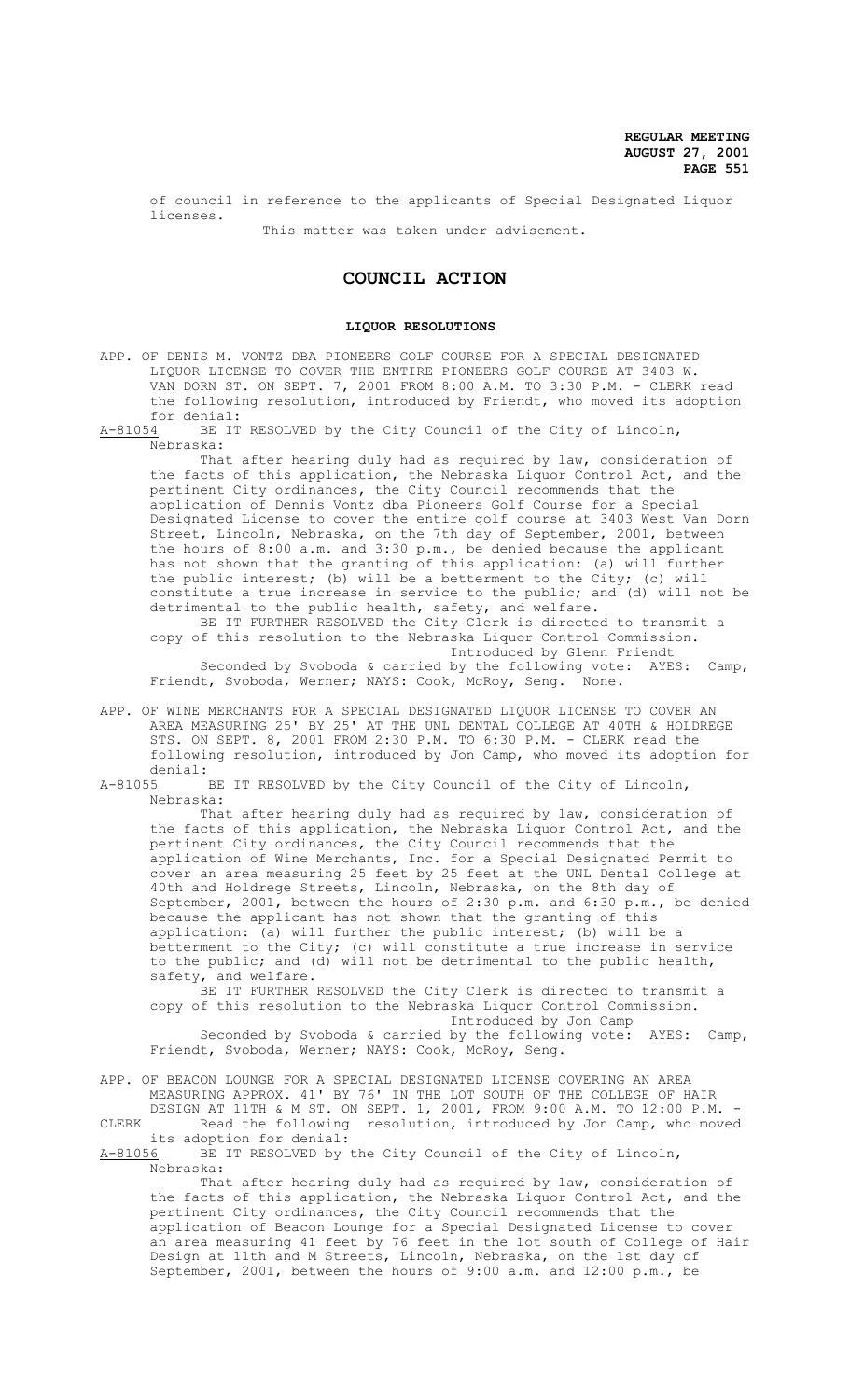denied because the applicant has not shown that the granting of this application: (a) will further the public interest; (b) will be a betterment to the City; (c) will constitute a true increase in service to the public; and (d) will not be detrimental to the public health, safety, and welfare. BE IT FURTHER RESOLVED the City Clerk is directed to transmit a

copy of this resolution to the Nebraska Liquor Control Commission. Introduced by Jon Camp Seconded by Svoboda & carried by the following vote: AYES: Camp, Cook, Friendt, Seng, Svoboda; NAYS: McRoy, Werner.

APP. OF BEACON LOUNGE FOR A SPECIAL DESIGNATED LICENSE COVERING AN AREA MEASURING APPROX. 41' BY 76' IN THE LOT SOUTH OF THE COLLEGE OF HAIR DESIGN AT 11TH & M ST. ON SEPT. 8, 2001, FROM 9:00 A.M. TO 12:00 P.M. -

CLERK Read the following resolution, introduced by Jon Camp, who moved its adoption for denial:

A-81057 BE IT RESOLVED by the City Council of the City of Lincoln, Nebraska:

That after hearing duly had as required by law, consideration of the facts of this application, the Nebraska Liquor Control Act, and the pertinent City ordinances, the City Council recommends that the application of Beacon Lounge for a Special Designated License to cover an area measuring 41 feet by 76 feet in the lot south of College of Hair Design at 11th and M Streets, Lincoln, Nebraska, on the 8thh day of September, 2001, between the hours of 9:00 a.m. and 12:00 p.m., be denied because the applicant has not shown that the granting of this application: (a) will further the public interest; (b) will be a betterment to the City; (c) will constitute a true increase in service to the public; and (d) will not be detrimental to the public health, safety, and welfare.

BE IT FURTHER RESOLVED the City Clerk is directed to transmit a copy of this resolution to the Nebraska Liquor Control Commission. Introduced by Jon Camp

Seconded by Seng & carried by the following vote: AYES: Camp, Cook, Friendt, Seng, Svoboda; NAYS: McRoy, Werner.

APP. OF BEACON LOUNGE FOR A SPECIAL DESIGNATED LICENSE COVERING AN AREA MEASURING APPROX. 41' BY 76' IN THE LOT SOUTH OF THE COLLEGE OF HAIR DESIGN AT 11TH & M ST. ON SEPT. 15, 2001, FROM 9:00 A.M. TO 12:00 P.M. -

CLERK Read the following resolution, introduced by Jon Camp, who moved its adoption for denial:

A-81058 BE IT RESOLVED by the City Council of the City of Lincoln, Nebraska:

That after hearing duly had as required by law, consideration of the facts of this application, the Nebraska Liquor Control Act, and the pertinent City ordinances, the City Council recommends that the application of Beacon Lounge for a Special Designated License to cover an area measuring 41 feet by 76 feet in the lot south of College of Hair Design at 11th and M Streets, Lincoln, Nebraska, on the 15th day of September, 2001, between the hours of 9:00 a.m. and 12:00 p.m., be denied because the applicant has not shown that the granting of this application: (a) will further the public interest; (b) will be a betterment to the City; (c) will constitute a true increase in service to the public; and (d) will not be detrimental to the public health, safety, and welfare.

BE IT FURTHER RESOLVED the City Clerk is directed to transmit a copy of this resolution to the Nebraska Liquor Control Commission. Introduced by Jon Camp

Seconded by Seng & carried by the following vote: AYES: Camp, Cook, Friendt, Seng, Svoboda; NAYS: McRoy, Werner.

MAN. APP. OF CHAD R. MEISTER FOR DHABS L.L.C. DBA BARRYMORE'S AT 124 N. 13TH ST. - CLERK read the following resolution, introduced by Jon Camp, who moved its adoption for approval:

A-81059 WHEREAS, DHABS L.L.C. dba "Barrymore's" located at 124 N. 13th Street, Lincoln, Nebraska has been approved for a Retail Class "C" liquor license, and now requests that Chad R. Meister be named manager;

WHEREAS, Chad R. Meister appears to be a fit and proper person to manage said business. NOW, THEREFORE, BE IT RESOLVED by the City Council of the City of

Lincoln, Nebraska:

That after hearing duly had as required by law, consideration of the facts of this application, the Nebraska Liquor Control Act, and the pertinent City ordinances, the City Council recommends that Chad R.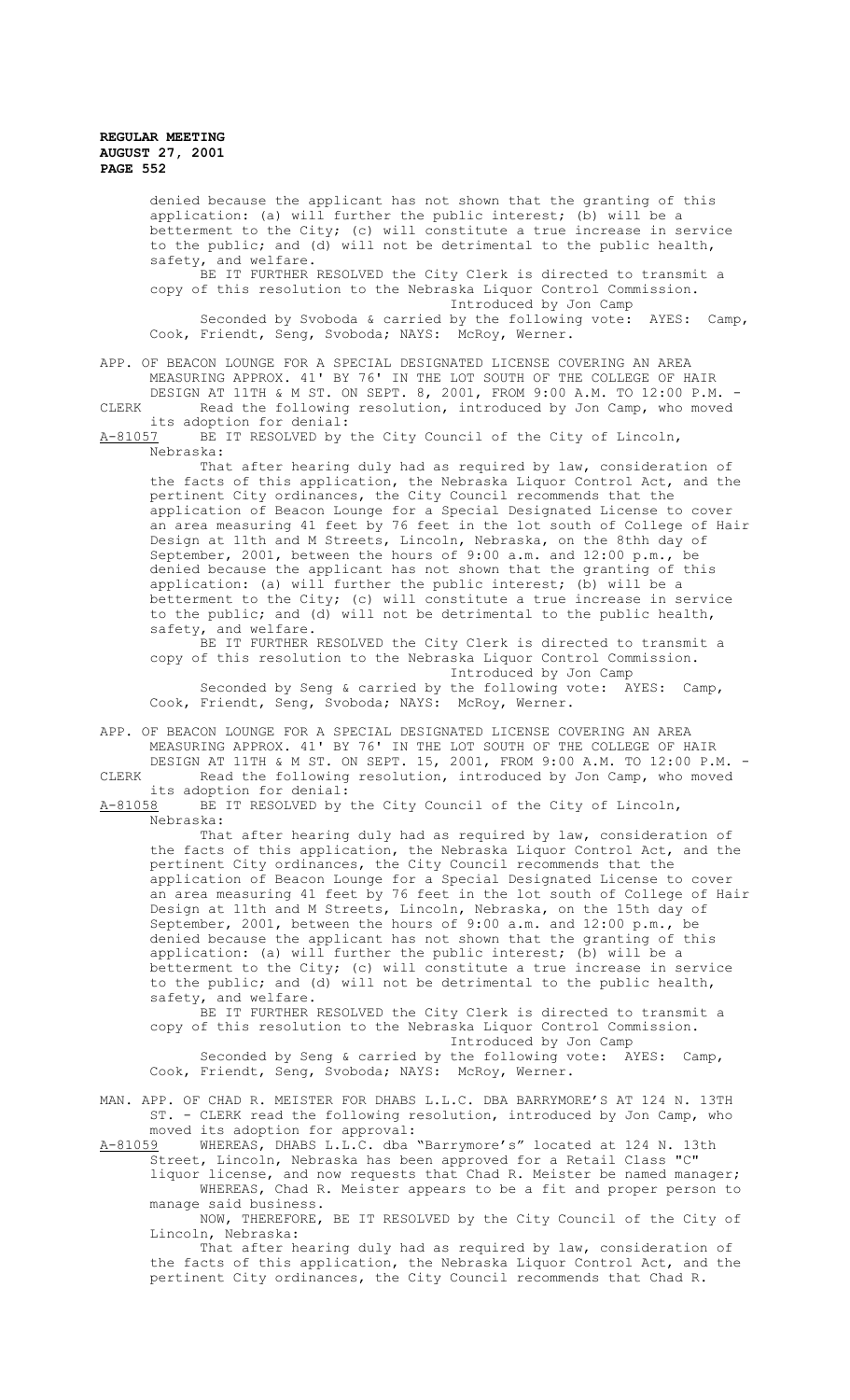Meister be approved as manager of this business for said licensee. City Clerk is directed to transmit a copy of this resolution to the Nebraska Liquor Control Commission.

Introduced by Jon Camp Seconded by Seng & carried by the following vote: AYES: Camp, Cook, Friendt, Seng, Svoboda, Werner; NAYS: McRoy.

MAN. APP. OF ROBERT E. MARSHALL FOR CONCORD NEIGHBORHOOD CORPORATION DBA APPLEBEE'S NEIGHBORHOOD GRILL & BAR AT 3730 VILLAGE DRIVE, 6100 O ST., 3951 N. 27TH ST., & 1133 Q ST. - CLERK read the following resolution, introduced by Jon Camp, who moved its adoption for approval:<br>A-81060 WHEREAS, Concord Neighborhood Corporation dba "Applebe

WHEREAS, Concord Neighborhood Corporation dba "Applebee's Neighborhood Grill & Bar" located at 3730 Village Drive, 6100 O Street, 3951 North 27th Street and 1133 Q Street, Lincoln, Nebraska has been approved for a Retail Class "I" liquor license, and now requests that Robert E. Marshall be named manager;

WHEREAS, Robert E. Marshall appears to be a fit and proper person to manage said business.

NOW, THEREFORE, BE IT RESOLVED by the City Council of the City of Lincoln, Nebraska:

That after hearing duly had as required by law, consideration of the facts of this application, the Nebraska Liquor Control Act, and the pertinent City ordinances, the City Council recommends that Robert E. Marshall be approved as manager of this business for said licensee. The City Clerk is directed to transmit a copy of this resolution to the Nebraska Liquor Control Commission.

Introduced by Jon Camp Seconded by Seng & carried by the following vote: AYES: Camp, Cook, Friendt, McRoy, Seng, Svoboda, Werner; NAYS: None.

APP. OF DESTINY PRODUCTIONS INC. DBA STAR CITY DINNER THEATRE FOR A LIQUOR CATERING LICENSE AT 803 Q ST. - PRIOR to reading, Camp moved to delay action on Star City Dinner Theatre application to 9/10/01, due to manager not appearing before council on this date. Seconded by Seng & carried by the following vote: AYES: Camp, Cook, Friendt, McRoy, Seng, Svoboda, Werner; NAYS: None.

# **ORDINANCES - 2ND READING**

CHANGE OF ZONE 3333 - APPLICATION OF UNION BANK & TRUST FOR A CHANGE OF ZONE FROM AG AGRICULTURAL TO AGR AGRICULTURAL RESIDENTIAL ON PROPERTY GENERALLY LOCATED AT S.W. 12TH STREET AND WEST DENTON ROAD - CLERK read an ordinance, introduced by Glenn Friendt, amending the Lincoln Zoning District Maps attached to and made a part of Title 27 of the Lincoln Municipal Code, as provided by Section 27.05.020 of the Lincoln Municipal Code, by changing the boundaries of the districts established and shown thereon, the second time.

#### **RESOLUTIONS**

ACCEPTING THE REPORT OF NEW & PENDING CLAIMS AGAINST THE CITY & APPROVING DISPOSITION OF CLAIMS SET FORTH THEREIN FOR THE PERIOD OF AUG. 1 - 15, 2001 - CLERK read the following resolution, introduced by Coleen Seng, who moved its adoption:<br>A-81061 BE IT RESOLVED by

BE IT RESOLVED by the City Council of the City of Lincoln, Nebraska:

That the claims listed in the attached report, marked as Exhibit "A", dated August 16, 2001, of various new and pending tort claims filed against the City of Lincoln with the Office of the City Attorney or the Office of the City Clerk, as well as claims which have been disposed of,

are hereby received as required by Neb. Rev. Stat. § 13-905 (Reissue 1997). The dispositions of claims by the Office of the City Attorney, as shown by the attached report, are hereby approved:

| DENIED           |            | ALLOWED |              |          |
|------------------|------------|---------|--------------|----------|
| Shaun P. Fleming | \$4,798.70 |         | Paul Carlson | \$325.56 |
| Cathy Schaffer   | 70.00      |         |              |          |
| Tess Logan       | NAS*       |         |              |          |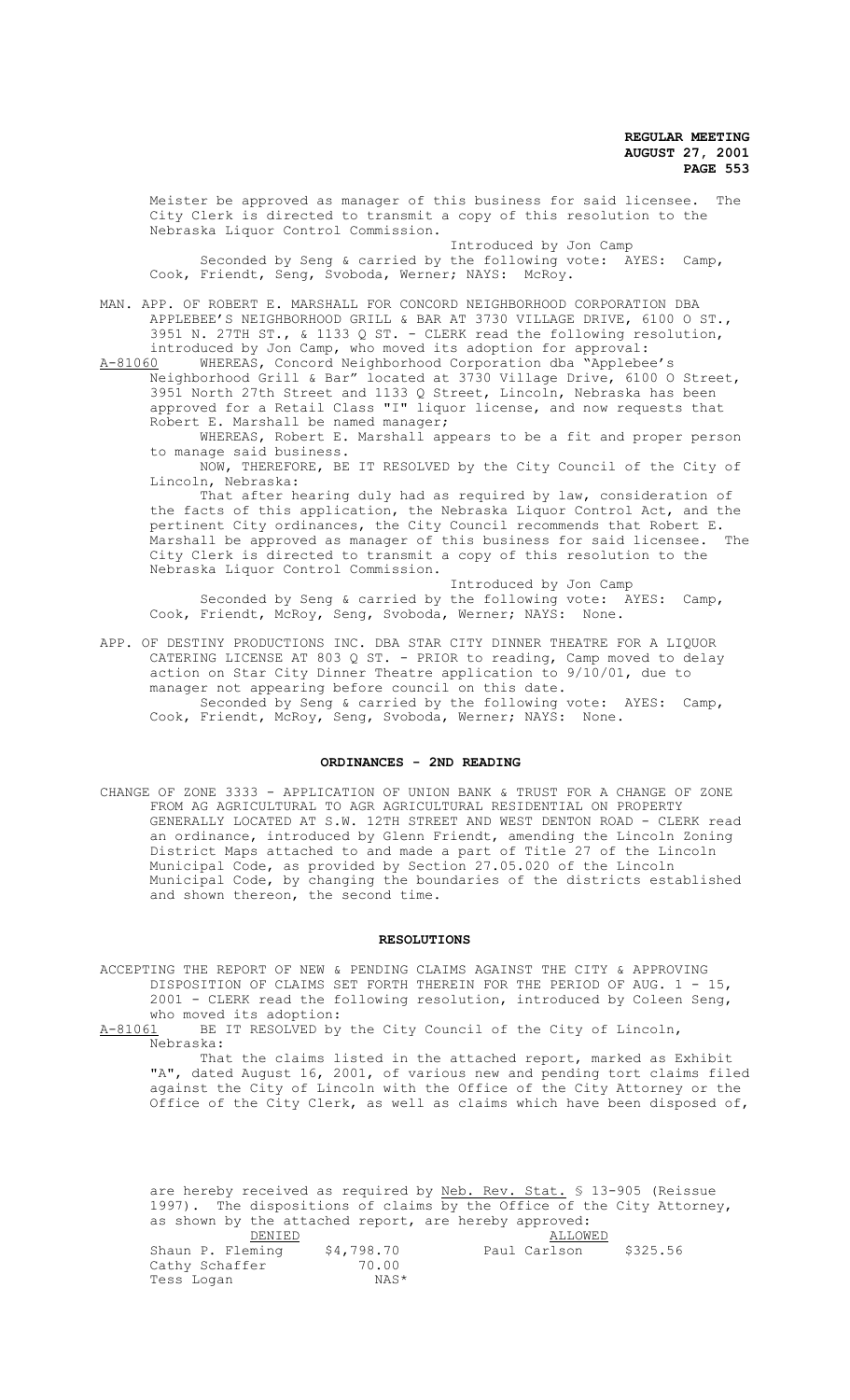> \* No Amount Specified. The City Attorney is hereby directed to mail to the various claimants listed herein a copy of this resolution which shows the final disposition of their claim.

> Introduced by Coleen Seng Seconded by Friendt & carried by the following vote: AYES: Camp, Cook, Friendt, McRoy, Seng, Svoboda, Werner; NAYS: None.

SPECIAL PERMIT 1924 - APP. OF KABREDLO'S FOR AUTHORITY TO SELL ALCOHOLIC BEVERAGES FOR CONSUMPTION OFF THE PREMISES AT 2305 R ST. - CLERK read the following resolution, introduced by Coleen Seng, who moved its adoption.

Seconded by Svoboda & **LOST** by the following vote: AYES: None; NAYS: Camp, Cook, Friendt, McRoy, Seng, Svoboda, Werner.

The resolution having **LOST**, was assigned File **#38-4375** and was placed on file in the Office of the City Clerk.

APPROVING A WAIVER OF DESIGN STANDARDS FOR THE PARKING LOT SURFACING AT ST. DAVID'S EPISCOPAL CHURCH ON PROPERTY GENERALLY LOCATED EAST OF 84TH & HOLDREGE STS. - CLERK read the following resolution, introduced by Coleen Seng, who moved its adoption:

A-81062 WHEREAS, St. David's Episcopal Church has requested a waiver of the surfacing requirements for a church parking lot located on property generally located at east of 84th and Holdrege Street and legally described as:

Lot 45, located in the Southeast Quarter of Section 14, Township 10 North, Range 7 East of the of the 6th P.M., Lincoln, Lancaster County, Nebraska; WHEREAS, the City Council finds that:

a) The parking lot for which the waiver of the surfacing requirement is requested is to be used in conjunction with a nonprofit religious institution;

b) Alternate materials or techniques shall be utilized which provide reasonable control of dust, runoff, and safe circulation; and

c) The location of the parking lot is sufficient distance from surrounding uses that it will not adversely affect the surrounding uses, and the frequency of use of the parking lot is so low that compliance with the surfacing requirements at the present time would cause undue economic hardship upon the owner as compared with minimal impact upon the surrounding land uses.

NOW, THEREFORE, BE IT RESOLVED by the City Council of the City of Lincoln, Nebraska:

In consideration of the findings made above, the requirement for the paving of the parking lot for St. David's Episcopal Church located at 8800 Holdrege Street on property legally described above is hereby waived pursuant to § 27.67.100(c) of the Lincoln Municipal Code under the following conditions:

1) If it is later found that dust or noise, created by the use of the parking lot exceeds the maximum levels set forth in Title 8 of the Lincoln Municipal Code, then such waiver may, after notice and hearing by the City Council, be revoked.

2) This resolution's terms, conditions, and requirements bind and obligate the permittee, its successors and assigns. Introduced by Coleen Seng

Seconded by Svoboda & carried by the following vote: AYES: Camp, Cook, Friendt, McRoy, Seng, Svoboda, Werner; NAYS: None.

APPROVING A WAIVER OF DESIGN STANDARDS FOR STREET TREES WITHIN THE FIRST FEDERAL LINCOLN SUBDIVISION ON PROPERTY GENERALLY LOCATED AT S. 13TH & ARAPAHOE STS. - PRIOR to reading:

SENG Moved to **WITHDRAW** Bill No. 01R-231, due to request by the applicant.

Seconded by Friendt & carried by the following vote: AYES: Camp, Cook, Friendt, McRoy, Seng, Svoboda, Werner; NAYS: None. The resolution, having been **WITHDRAWN**, was assigned the File **#38-4376** & was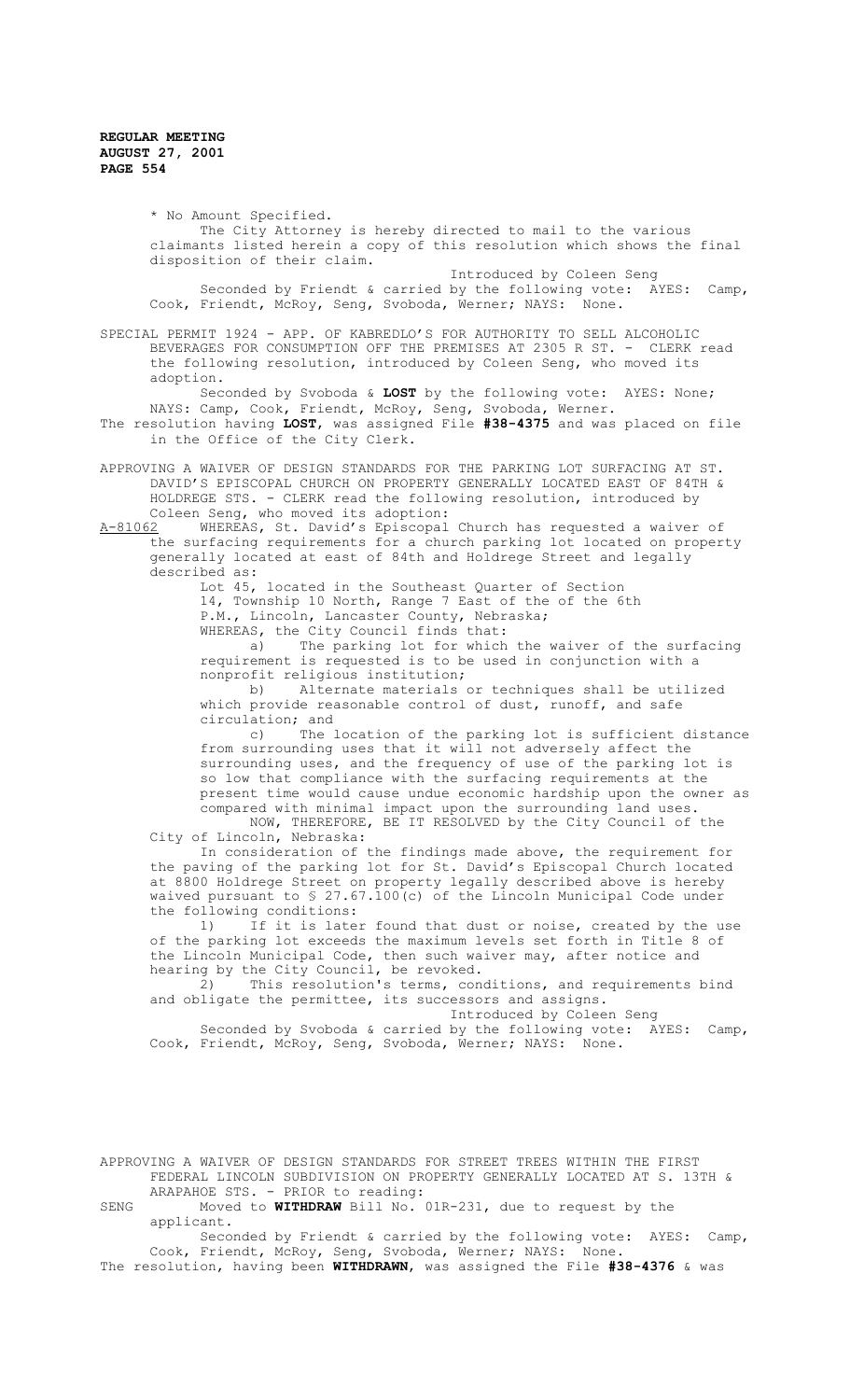placed on file in the Office of the City Clerk.

APPROVING AN AMENDMENT TO THE INTERLOCAL AGREEMENT BETWEEN THE CITY & THE COUNTY RELATING TO THE LINCOLN AREA AGENCY ON AGING TO ELIMINATE THE LINCOLN-LANCASTER COUNTY COMMISSION ON AGING - CLERK read the following resolution, introduced by Coleen Seng, who moved its adoption:<br>A-81063 WHEREAS, the City of Lincoln and the County of Lancaster, A-81063 MHEREAS, the City of Lincoln and the County of Lancaster, Nebraska have previously entered into an Interlocal Agreement providing for the creation of an Agency known as the Lincoln Area Agency on Aging; and WHEREAS, said City and County are desirous of amending said Interlocal Agreement to eliminate the Lincoln-Lancaster County Commission on Aging and assign the executive of the Agency to the Office of the Mayor of the City of Lincoln. NOW, THEREFORE, BE IT RESOLVED by the City Council of the City of Lincoln, Nebraska: That the attached Revised Interlocal Agreement between the City of Lincoln and the County of Lancaster is hereby accepted and approved, and the Mayor is authorized to execute said Interlocal Agreement on behalf of the City. The City Clerk is directed to transmit one fully executed copy of the Agreement to the Lancaster County Clerk. Introduced by Coleen Seng Seconded by Friendt & carried by the following vote: AYES: Camp, Cook, Friendt, McRoy, Seng, Svoboda, Werner; NAYS: None. AUTHORIZING MIKE STRETZ DBA SOLID GROUND TO OCCUPY A PORTION OF THE PUBLIC RIGHT-OF-WAY AT 14TH & O STS. FOR USE AS A SIDEWALK CAFÉ - PRIOR to reading: SENG Moved to amend Bill No. 01R-233, Page 1, Line 18 by substituting: 1. This permit authorizes a maximum seating capacity of 20 within the permit area as shown on this site plan. And, on Page 4, Line 9 by substituting: 18. square foot of the permit area (392 square feet) for an annual rental of \$98.00 provided, Seconded by Svoboda & carried by the following vote: AYES: Camp, Cook, Friendt, McRoy, Seng, Svoboda, Werner; NAYS: None. CLERK Read the following resolution, introduced by Coleen Seng, who moved its adoption:<br>A-81064 WHEREAS, Mike WHEREAS, Mike Stretz dba "Solid Ground" has submitted an application for a Sidewalk Café Permit to use a portion of the public right-of-way at the southwest corner of 14th and O Streets as a sidewalk café; and WHEREAS, the applicant is willing to comply with all of the provisions of Chapter 14.50 of the Lincoln Municipal Code pertaining to such use; and WHEREAS, the application has been reviewed by the Planning Department, the Public Works and Utilities Department, and the Urban Design Committee, each of which has submitted a report in conformance with § 14.50.050 of the Lincoln Municipal Code. NOW, THEREFORE, BE IT RESOLVED by the City Council of the City of Lincoln, Nebraska: That the application of Mike Stretz dba "Solid Ground", hereinafter referred to as "Permittee", to operate a sidewalk café in a portion of the public right-of-way at the southwest corner of 14th and O Streets is hereby approved conditioned upon such use conforming to the application which is attached hereto as Exhibit "A", the site plan which is attached hereto as Exhibit "B", the provisions of Chapter 14.50 of the Lincoln Municipal Code and the following express terms, conditions, and requirements: 1. This permit authorizes a maximum seating capacity of 30 20 within the permit area as shown on the site plan. 2. Permittee shall maintain a clear, unobstructed passageway entirely across the frontage of the property occupied by the Permittee

parallel to the line of the street and generally in the line of pedestrian traffic as shown on the site plan.<br>3. The permit area shall be separate

The permit area shall be separated from the pedestrian passageway with a fence or other rigid barrier having a minimum height of 36" but not greater than 60" except for necessary pedestrian ingress and egress as shown in the application.<br>4 The space to be occupied by

The space to be occupied by this use shall only be used for the activity or activities specified on the permit and in accordance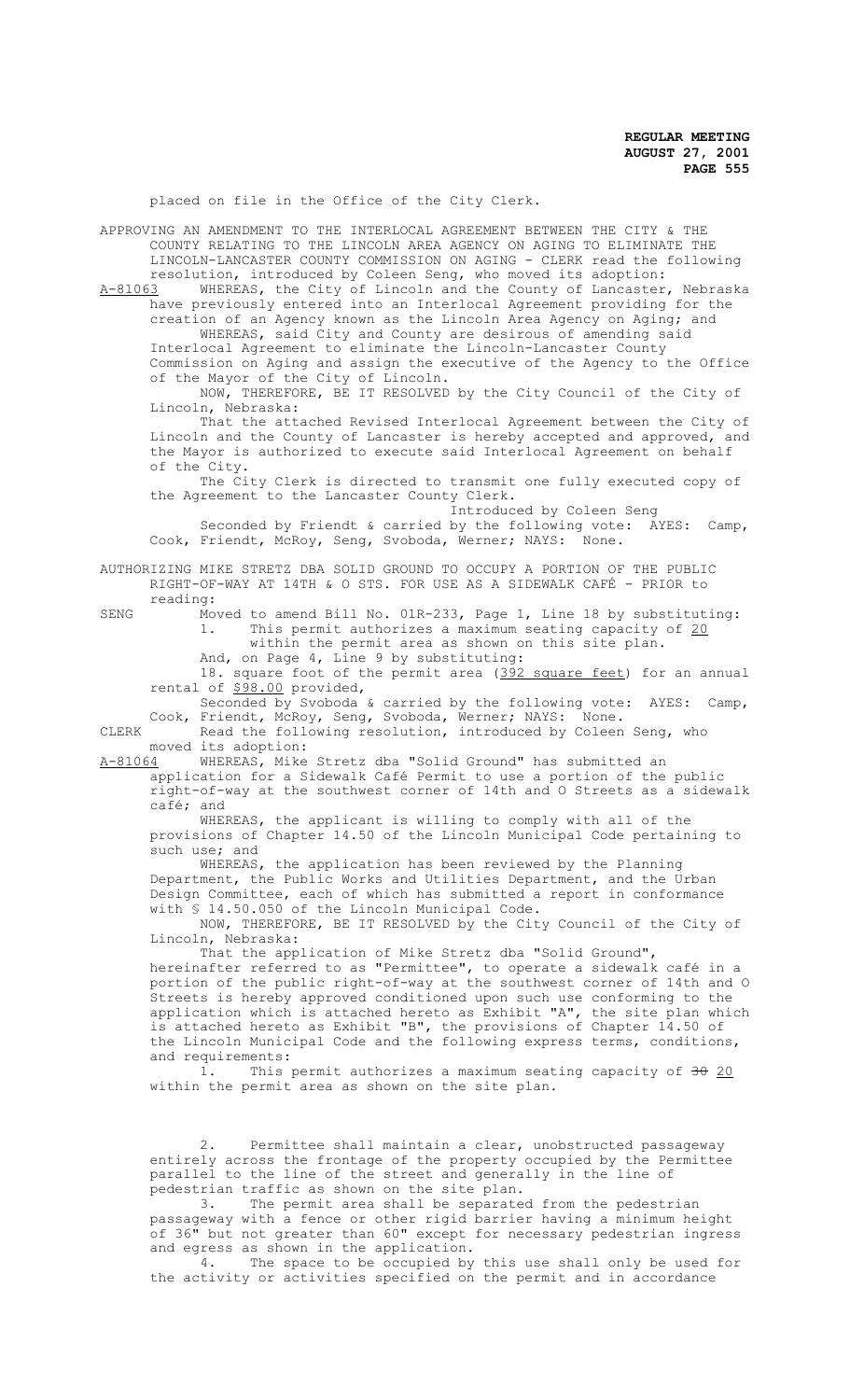with all applicable regulations.<br>5. Such use is temporar

Such use is temporary and the Permittee, by the granting of this permit, acquires no right, title, or interest in the space permitted to be used.

6. The City Council may require such space to be vacated, restored to its prior condition upon demand, and its use discontinued, with no recourse against the City for any loss or damage occasioned thereby. If any such space is not vacated and restored to its prior condition and such use not discontinued by the time specified, the City may remove from such space any property left thereon at the risk and expense of the Permittee and restore such space to its prior condition at the expense of the Permittee.<br>7. The Permittee shall

The Permittee shall promptly remove any litter deposited on or in the vicinity of the space used by the Permittee resulting from the activity or activities conducted by the Permittee.

8. The Permittee shall at all times conduct their use of the space in an orderly fashion and in such a manner as to protect the public health and safety.<br>9. Such space sh

Such space shall be used for business purposes by Permittee only between the hours of 6:30 a.m. to 12:00 a.m. Monday through Sunday. 10. The Permittee shall comply with all health and sanitation regulations.

11. The permit issued pursuant to this section is a personal privilege and may not be transferred or alienated voluntarily or involuntarily.

12. Where exigent circumstances exist and a police officer or other authorized officer or employee of the City gives notice to Permittee to temporarily move from a location, Permittee shall comply with the notice. Exigent circumstances shall include, but not be limited to, unusually heavy pedestrian vehicular traffic, existence of any obstructions in the public space at or near such location, an accident, fire, or other emergency situation at or near such location, or parade, demonstration, or other such event or occurrence at or near such location.

13. Permittee shall not sound or permit the sounding of any signal from any stationery bell, chime, siren, whistle, or device for non-emergency purposes or use or operate any loud speaker, public address system, radio, sound amplifier, or similar device which may be heard beyond 50 feet from its source.

14. No advertising shall be permitted on or in the sidewalk café except to identify the product or vendor and shall in all respects comply with the provisions of Titles 22 and 27 of the Lincoln Municipal Code regulating signage.

15. Any umbrella, canopy, or similar device within the permit area shall be no more than 6½ feet above ground level.

16. The sidewalk café shall be located only in the exact location described in the approved application, and the approved

furnishings may not be modified or substituted.<br>17. The Permittee shall at all times ma The Permittee shall at all times maintain public liability insurance in the form of a commercial or comprehensive general liability policy, or an acceptable substitute policy form as permitted by the City Attorney, with a minimum combined single limit of \$500,000 aggregate for any one occurrence, and shall at all times keep on file with the City Clerk a current certificate of insurance signed by a qualified agent of an insurance company licensed to do business in the State of Nebraska evidencing the existence of valid and effective policies of insurance naming the City as an additional insured for the coverage required above, the limits of each policy, the policy number, the name of the insurer, the effective date and expiration date of each policy, the deductibles or self-insurance retainers of each policy, and a copy of an endorsement placed on each policy requiring 30 days notice by mail to the City Clerk before the insurer may cancel the policy for any reason, and upon request of the City Clerk or the City Attorney, a copy of any endorsements placed on such policies or the declarations page of such policies. Any termination or elapse of such insurance shall automatically revoke this permit.

18. This permit shall expire on the 31st day of May following its issuance, but renewal of the permit may be made for one-year periods by application to the City Clerk and payment of the annual permit fee as set forth in Chapter 14.50 and the payment of the rental for the use or occupation of the space computed as follows: \$.25 per annum for each square foot of the permit area (392 square feet) for an annual rental of  $$98.00$ ; provided, however, said rental may be increased for future years by action of the City Council.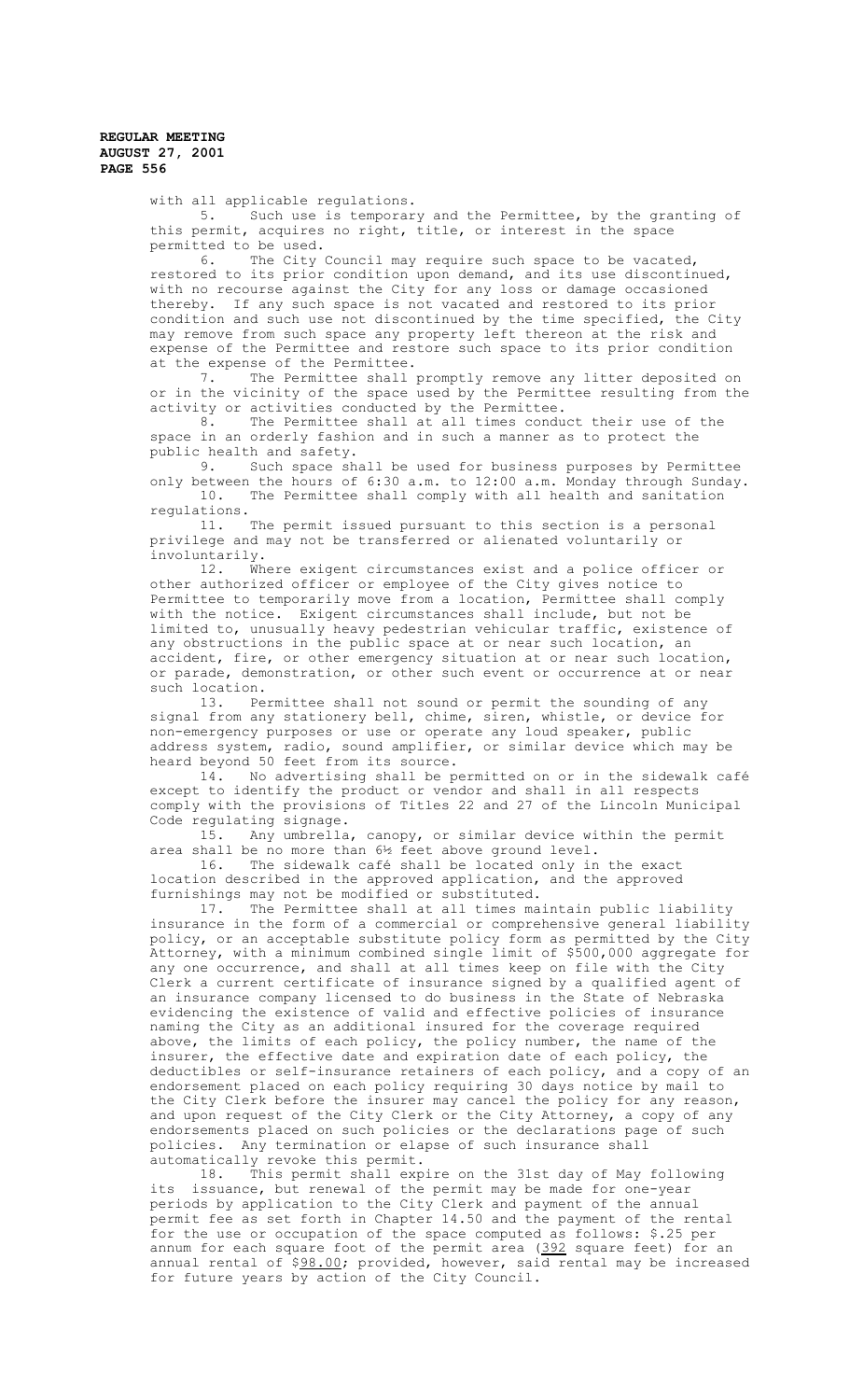19. That within thirty (30) days from the adoption of this resolution, and before commencing any construction under the provisions hereof, the above-named applicant shall execute the letter of acceptance attached hereto and marked as Exhibit "C". Failure to do so will be considered a rejection hereof and all privileges and authorities hereunder granted shall thereupon ipso facto terminate. Introduced by Coleen Seng Seconded by Svoboda & carried by the following vote: AYES: Camp, Cook, Friendt, McRoy, Seng, Svoboda, Werner; NAYS: None. REAPPOINTING JON CAMP TO THE PUBLIC BUILDING COMMISSION FOR A 4-YR. TERM EXPIRING AUG. 1, 2005 - CLERK read the following resolution, introduced by Coleen Seng, who moved its adoption: A-81065 BE IT RESOLVED by the City Council of the City of Lincoln, Nebraska: That the reappointment of Jon Camp to the Public Building Commission for a four-year term expiring August 1, 2005 is hereby approved. Introduced by Coleen Seng Seconded by Friendt & carried by the following vote: AYES: Camp, Cook, Friendt, McRoy, Seng, Svoboda, Werner; NAYS: None. REAPPOINTING COLEEN SENG TO THE JOINT BUDGET COMMITTEE FOR A 2-YR. TERM EXPIRING AUG. 31, 2003 - CLERK read the following resolution, introduced by Coleen Seng, who moved its adoption:<br>A-81066 BE IT RESOLVED by the City Counci BE IT RESOLVED by the City Council of the City of Lincoln, Nebraska: That the reappointment of Coleen Seng to the Joint Budget Committee for a two-year term expiring August 31, 2003 is hereby approved. Introduced by Coleen Seng Seconded by Svoboda & carried by the following vote: AYES: Camp,<br>Friendt, McRoy, Seng, Svoboda, Werner; NAYS: None. Cook, Friendt, McRoy, Seng, Svoboda, Werner; NAYS: APPOINTING GLENN FRIENDT TO THE RAILROAD TRANSPORTATION SAFETY DIST. FOR A 1-YR. TERM EXPIRING AUG. 31, 2002 - CLERK read the following resolution, introduced by Coleen Seng, who moved its adoption:<br>A-81067 BE IT RESOLVED by the City Council of the Ci BE IT RESOLVED by the City Council of the City of Lincoln, Nebraska: That the appointment of Glenn Friendt to the Railroad Transportation Safety District for a one-year term expiring August 31, 2002 is hereby approved. Introduced by Coleen Seng Seconded by Camp & carried by the following vote: AYES: Camp, Cook, Friendt, McRoy, Seng, Svoboda, Werner; NAYS: None. REAPPOINTING COLEEN SENG & JONATHAN COOK TO THE RAILROAD TRANSPORTATION SAFETY DIST. FOR 1-YR. TERMS EXPIRING AUG. 31, 2002 - CLERK read the following resolution, introduced by Coleen Seng, who moved its adoption:<br>A-81068 BE IT RESOLVED by the City Council of the City of Lincol BE IT RESOLVED by the City Council of the City of Lincoln, Nebraska: That the reappointment of Coleen Seng and Jonathan Cook to the Railroad Transportation Safety District for one-year terms expiring August 31, 2002 is hereby approved. Introduced by Coleen Seng Seconded by Svoboda & carried by the following vote: AYES: Camp, Cook, Friendt, McRoy, Seng, Svoboda, Werner; NAYS: None. APPOINTING SHIRLEY MALY TO THE LINCOLN CITY LIBRARY BOARD OF TRUSTEES FOR A 7-YR. TERM EXPIRING AUG. 31, 2008 - CLERK read the following resolution, introduced by Coleen Seng, who moved its adoption:<br>A-81069 BE IT RESOLVED by the City Council of the Ci BE IT RESOLVED by the City Council of the City of Lincoln, Nebraska: That the appointment of Shirley Maly to the Lincoln City Library Board of Trustees for a 7-year term expiring August 31, 2008 is hereby approved. Introduced by Coleen Seng Seconded by Camp & carried by the following vote: AYES: Camp, Cook, Friendt, McRoy, Seng, Svoboda, Werner; NAYS: None.

Setting the hearing date of Monday, September 17, 2001 at 1:30 p.m. for the App. of Wal-Mart Supercenter #1943, for a Class D Liquor License located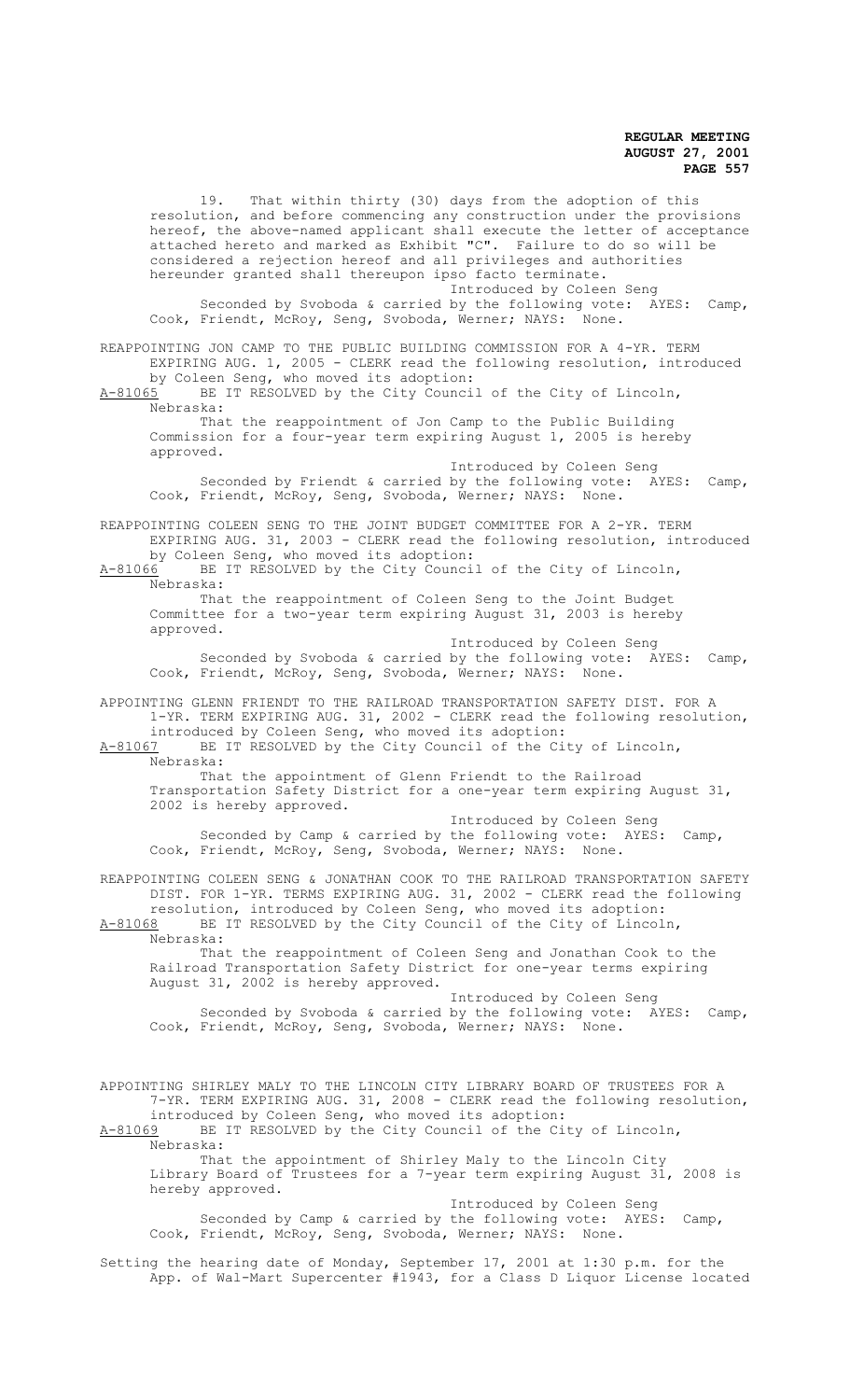at 4700 North 27th Street - CLERK read the following resolution, introduced by Coleen Seng, who moved its adoption:<br>A-81070 BE IT RESOLVED by the City Council, of the C BE IT RESOLVED by the City Council, of the City of Lincoln, that a hearing date is hereby fixed for Mon., September 17, 2001, at 1:30 p.m. or as soon thereafter as possible in the City Council Chambers, County-City Building, 555 S. 10th St., Lincoln, NE, for App. of Wal-Mart Supercenter #1943 for a Class D Liquor License located at 4700 North 27th Street. If the Police Dept. is unable to complete the investigation by said time, a new hearing date will be set. Introduced by Coleen Seng Seconded by Cook & carried by the following vote: AYES: Camp, Cook, Friendt, McRoy, Seng, Svoboda, Werner; NAYS: None. SPECIAL PERMIT 1845 - APP. OF HAMPTON DEVELOPMENT SERVICES TO DEVELOP STONE BRIDGE CREEK COMMUNITY UNIT PLAN FOR 437 DWELLING UNITS & A MODIFICATION OF THE LOT AREA, WIDTH, & SIZE FOR OUTLOTS & SPECIFIED RESIDENTIAL & TOWNHOUSE LOTS IN THE PROPOSED R-3 RESIDENTIAL DISTRICT, ON PROPERTY GENERALLY LOCATED BETWEEN N. 14TH & N. 27TH STS., NORTH OF I-80 & SOUTH OF ALVO & ARBOR ROADS - CLERK read the following resolution, introduced by Glenn Friendt, who moved its adoption:<br>A-81072 WHEREAS, Hampton Development Servic WHEREAS, Hampton Development Services has submitted an application designated as Special Permit No. 1845 for authority to develop Stone Bridge Creek Community Unit Plan consisting of 437 dwelling units and a modification of the required lot area on property located between North 14th and North 27th Streets, north of I-80 and south of Alvo and Arbor Roads, and legally described to wit: A part of Lots 17, 31, 3, 20, and 24, Irregular Tracts, and the West Half of the Northwest Quarter, all in the Northwest Quarter, Northeast Quarter, and the Southwest Quarter of Section 36, Township 11 North, Range 6 East of the 6th P.M., and also a portion of Lot 25 Irregular Tract, in the Southwest Quarter of Section 25, Township 11 North, Range 6 East of the 6th P.M., Lancaster County, Nebraska, and more fully described by metes and bounds as follows: Referring to the northwest corner of said Section 36; thence south 89 degrees 28 minutes 59 seconds east (an assumed bearing), a distance of 33.00 feet to a point on the east right-of-way line of North 14th Street and the point of beginning; thence north 00 degrees 05 minutes 24 seconds east on said line, a distance of 60.00 feet; thence south 89 degrees 28 minutes 59 seconds east, a distance of 1161.57 feet to the point of curvature of a curve to the left having a central angle of 06 degrees 04 minutes 33 seconds, a radius of 1615.00 feet, an arc length of 171.26 feet, a chord length of 171.18 feet and a chord bearing north 87 degrees 28 minutes 44 seconds east; thence on said curve a distance of 171.26 feet to the point of tangency; thence south 05 degrees 33 minutes 32 seconds east, a distance of 120.00 feet; thence south 33 degrees 23 minutes 38 seconds east, a distance of 161.63 feet; thence south 01 degrees 45 minutes 09 seconds east, a distance of 103.02 feet; thence south 29 degrees 09 minutes 36 seconds west, a distance of 38.16 feet; thence south 55 degrees 28 minutes 23 seconds west, a distance of 52.18 feet; thence south 00 degrees 21 minutes 14 seconds west, a distance of 453.50 feet to the point of curvature of a curve to the right, having a central angle of 40 degrees 42 minutes 06 seconds, a radius of 150.00 feet, an arc length of 106.56 feet, a chord length of 104.33 feet and a chord bearing south 64 degrees 35 minutes 58 seconds east; thence on said curve, a distance of 106.56 feet to the point of tangency; thence south 44 degrees 14 minutes 58 seconds east, a distance of 955.20 feet to the point of curvature of a curve to the left, having a central angle of 11 degrees 41

minutes 42 seconds, a radius of 1000.00 feet, an arc length of 204.11 feet, a chord length of 203.76 feet and a chord bearing south 50 degrees 05 minutes 48 seconds east; thence on said curve, a distance of 204.11 feet to the point of tangency; thence south 35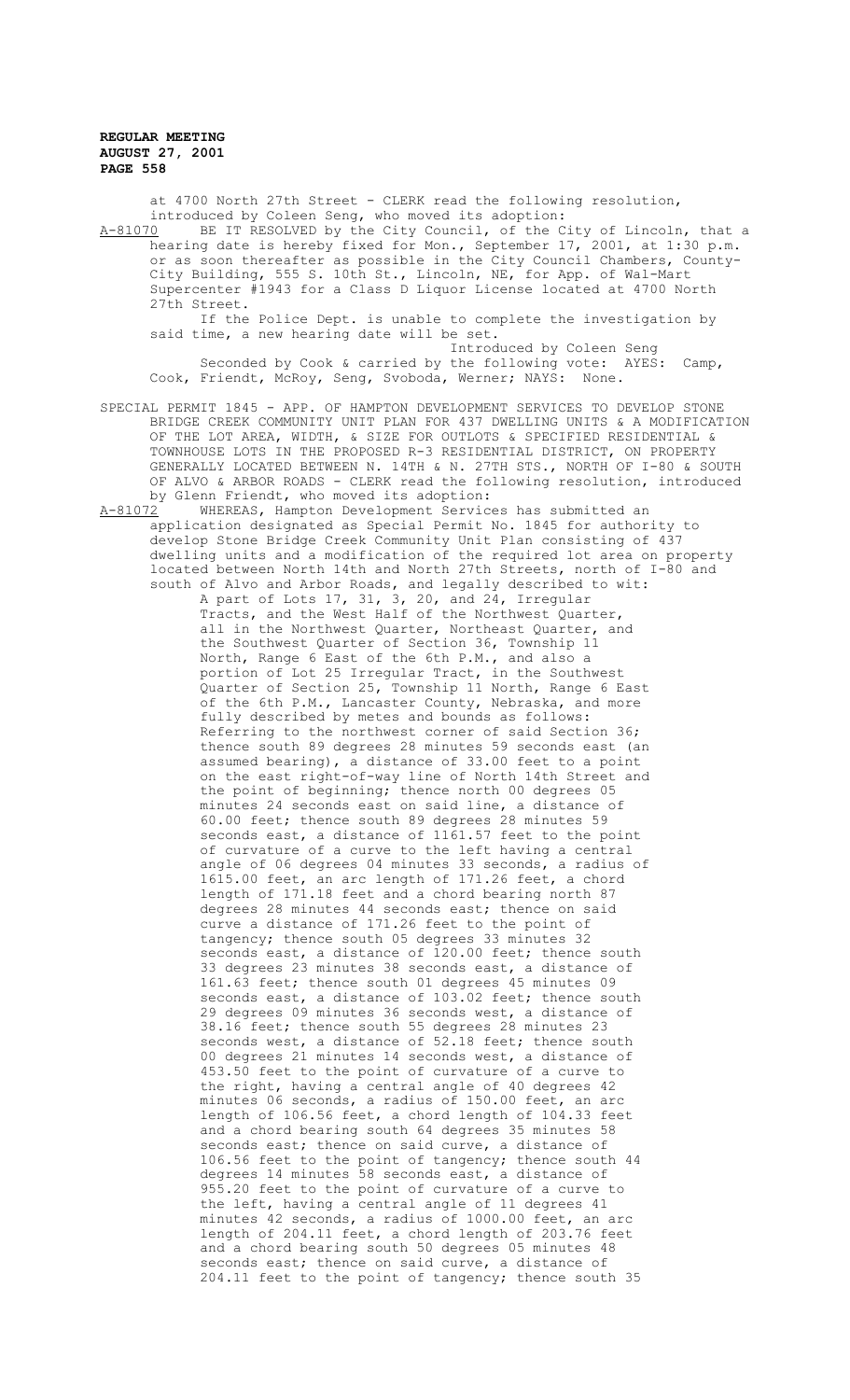degrees 45 minutes 02 seconds west, a distance of 100.26 feet to the point of curvature of a curve to the right having a central angle of 14 degrees 14 minutes 04 seconds, a radius of 1200.00 feet, an arc length of 298.13 feet, a chord length of 297.36 feet and a chord bearing south 42 degrees 52 minutes 04 seconds west; thence on said curve, a distance of 298.13 feet to the point of tangency; thence south 49 degrees 59 minutes 06 seconds west, a distance of 26.92 feet; thence south 40 degrees 00 minutes 54 seconds east, a distance of 458.69 feet; thence south 65 degrees 04 minutes 42 seconds east, a distance of 424.62 feet; thence south 35 degrees 44 minutes 24 seconds west, a distance of 163.06 feet; thence south 29 degrees 32 minutes 55 seconds west, a distance of 11.10 feet; thence south 38 degrees 46 minutes 00 seconds west, a distance of 407.50 feet; thence north 55 degrees 40 minutes 46 seconds west, a distance of 338.45 feet; thence north 89 degrees 49 minutes 22 seconds west, a distance of 787.53 feet; thence south 19 degrees 20 minutes 16 seconds east, a distance of 27.89 feet to the point of curvature of a curve to the right, having a central angle of 36 degrees 36 minutes 59 seconds, a radius of 333.00 feet, an arc length of 212.81 feet, a chord length of 209.21 feet and a chord bearing south 01 degrees 01 minutes 45 seconds east; thence on said curve a distance of 212.81 feet to the point of tangency; thence north 72 degrees 43 minutes 14 seconds west, a distance of 66.00 feet; thence north 89 degrees 47 minutes 10 seconds west, a distance of 1232.29 feet to a point on the east rightof-way line of North 14th Street; thence north 00 degrees 12 minutes 50 seconds east on said line, a distance of 354.28 feet; thence north 00 degrees 21 minutes 14 seconds east, a distance of 2646.75 feet to the point of beginning and containing a calculated area of 131.119 acres more or less;

WHEREAS, the real property adjacent to the area included within the site plan for this community unit plan will not be adversely affected; and

WHEREAS, said site plan together with the terms and conditions hereinafter set forth are consistent with the intent and purpose of Title 27 of the Lincoln Municipal Code to promote the public health, safety, and general welfare.

NOW, THEREFORE, BE IT RESOLVED by the City Council of the City of Lincoln, Nebraska:

That the application of Hampton Development Services, hereinafter referred to as "Permittee", to develop Stone Bridge Creek Community Unit Plan consisting of 437 dwelling units, on the property legally described above, be and the same is hereby granted under the provisions of Section 27.63.320 and Chapter 27.65 of the Lincoln Municipal Code upon condition that construction and operation of said community unit plan be in strict compliance with said application, the site plan, and the following additional express terms, conditions, and requirements:

1. This permit approves 437 dwelling units.

2. A waiver of the required lot area, width and size for outlots and specified residential and townhouse lots in the proposed R-3 district is hereby approved.

3. Before receiving building permits:

- a. The Permittee must submit a revised and reproducible final plan including five copies which are acceptable to the Planning Director.
- b. The construction plans must conform to the approved plans.
- c. Final plats within the area of this community unit plan must be approved by the City.

4. Before occupying the dwelling units, all development and construction must be completed in conformance with the approved plans.<br>5. All privately owned improvements shall be permanently All privately owned improvements shall be permanently

maintained by the Permittee or an appropriately established homeowners association approved by the City Attorney.

6. The site plan approved by this permit shall be the basis for all interpretations of setbacks, yards, locations of buildings, location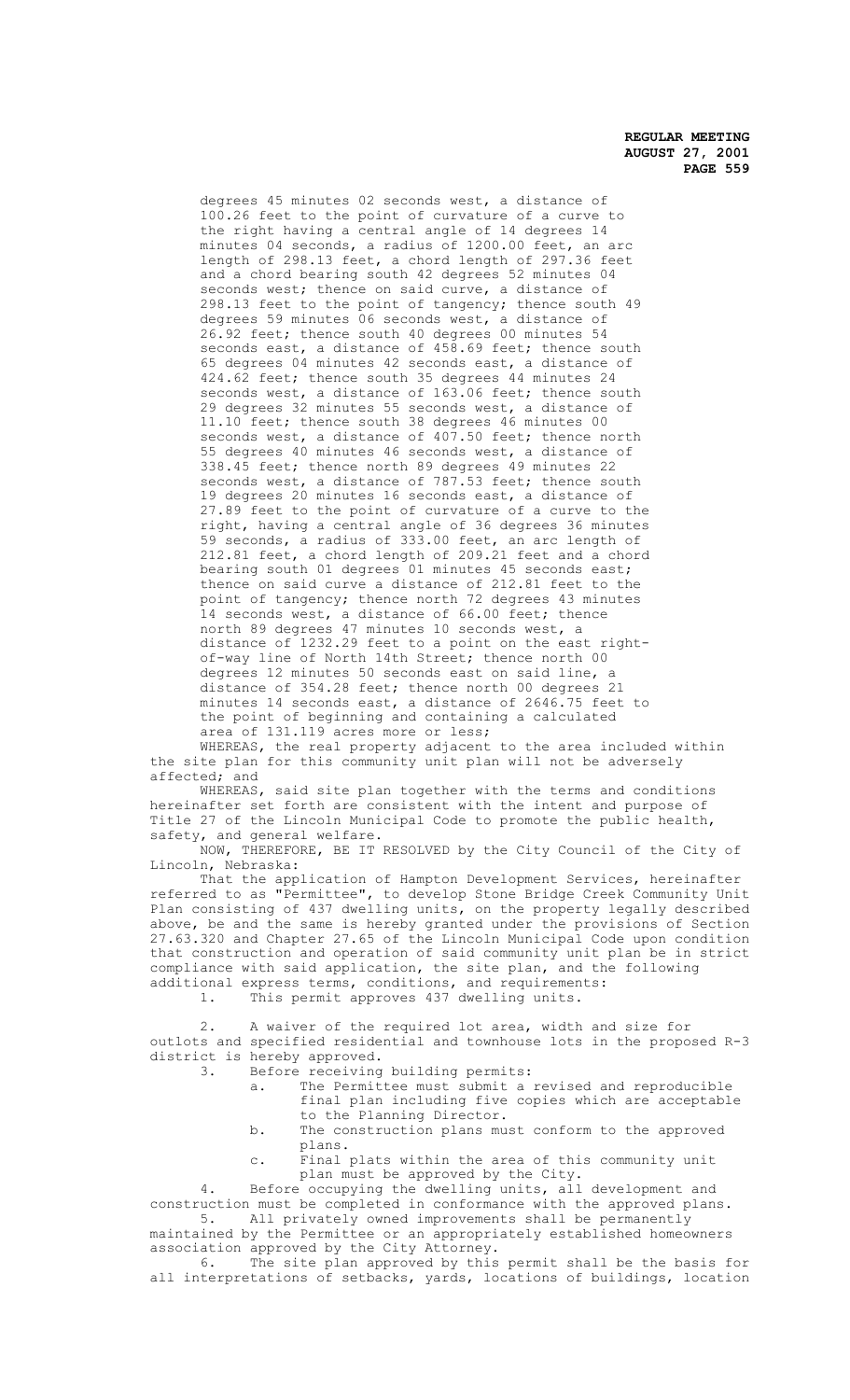of parking and circulation elements, and similar matters.

7. The terms, conditions, and requirements of this resolution shall be binding and obligatory upon the Permittee, its successors, and assigns. The building official shall report violations to the City Council which may revoke the special permit or take such other action as may be necessary to gain compliance.

The Permittee shall sign and return the City's letter of acceptance to the City Clerk within 30 days following approval of the special permit, provided, however, said 30-day period may be extended up to six months by administrative amendment. The City Clerk shall file a copy of the resolution approving the special permit and the letter of acceptance with the Register of Deeds, filing fees therefor to be paid in advance by the Permittee.

Introduced by Glenn FRIENDT Seconded by Seng & carried by the following vote: AYES: Camp, Cook, Friendt, McRoy, Seng, Svoboda, Werner; NAYS: None.

ACCEPTING & APPROVING THE PRELIMINARY PLAT OF STONE BRIDGE CREEK FOR 315 SINGLE FAMILY LOTS, 80 ATTACHED SINGLE FAMILY LOTS, 1 MULTI-FAMILY LOT, 7 OUTLOTS, 2 INDUSTRIAL LOTS & 2 LARGE LOTS FOR POTENTIAL FUTURE URBAN VILLAGE, WITH A WAIVER OF THE REQUIREMENTS REGARDING THE LOCATION OF SANITARY SEWER MAINS, STREET TREES ALONG I-80, DOUBLE FRONTAGE LOTS, & LOT LINE ANGLES, ON PROPERTY GENERALLY LOCATED BETWEEN N. 14TH & N. 27TH STS., NORTH OF I-80 & SOUTH OF ALVO & ARBOR ROADS - CLERK read the following resolution, which was introduced by Glenn Friendt, who moved its adoption:<br>A-81073 WHEREAS

WHEREAS, Hampton Development Services has submitted the

preliminary plat of Stone Bridge Creek for acceptance and approval; and WHEREAS, the Lincoln City - Lancaster County Planning Commission has reviewed said preliminary plat and made recommendations as contained in the letter dated June 28, 2001, which is attached hereto as Exhibit "A".

NOW, THEREFORE, BE IT RESOLVED by the City Council of the City of Lincoln, Nebraska:

That the preliminary plat of Stone Bridge Creek, located between North 14th and North 27th Streets, north of I-80 and south of Alvo and Arbor Roads as submitted by Hampton Development Services is hereby accepted and approved, subject to the terms and conditions set forth in Exhibit "A", which is attached hereto and made a part of this resolution as though fully set forth verbatim.

BE IT FURTHER RESOLVED that the City Council finds that the tract to be subdivided is surrounded by such development or unusual conditions that strict application of the subdivision requirements would result in actual difficulties or substantial hardship and the following modifications to the subdivision requirements are therefore approved:

1. The requirement of § 26.27.090 of the Lincoln Municipal Code for the planting of streets trees is waived along the I-80 frontage.

2. The requirement of Section 26.23.140 of the Lincoln Municipal Code prohibiting lots with a double frontage is waived for lots along Humphrey Avenue.<br>3. The requirement

The requirement of § 26.23.130(a) of the Lincoln Municipal Code is waived to allow block lengths to exceed 1,320 feet.

4. The requirement of § 26.23.140(c) if the Lincoln Municipal Code that side lot lines be at right angles to a street is waived. 5. The requirement of § 26.23.125 of the Lincoln Municipal Code which requires pedestrian way easements is waived where block lengths

exceed 1,000 feet.<br>6. The re The requirement of  $$27.51.090(a)$  of the Lincoln Municipal Code is waived to allow the front and side yard setbacks along I-80 from 50 feet to 40 feet at a point shown on the plan and along Outlot D from 50 feet to 20 feet.

7. The requirement of § 27.15.080(a) for lot area, width, and size is waived for outlots and specified residential and townhouse lots in the proposed R-3 district.<br>8. An exception to t

An exception to the design standards to allow sanitary sewer mains to be constructed outside the natural drainage area is approved. 9. An exception to the design standards to allow sanitary sewer mains to be constructed opposite street grades is approved.

Introduced by Glenn Friendt

Seconded by Seng & carried by the following vote: AYES: Camp, Cook, Friendt, McRoy, Seng, Svoboda, Werner; NAYS: None.

USE PERMIT 139 - APP. OF HAMPTON DEVELOPMENT SERVICES TO DEVELOP 500,500 SQ. FT. OF INDUSTRIAL & OFFICE SPACE, WITH REDUCTION OF THE FRONT & SIDE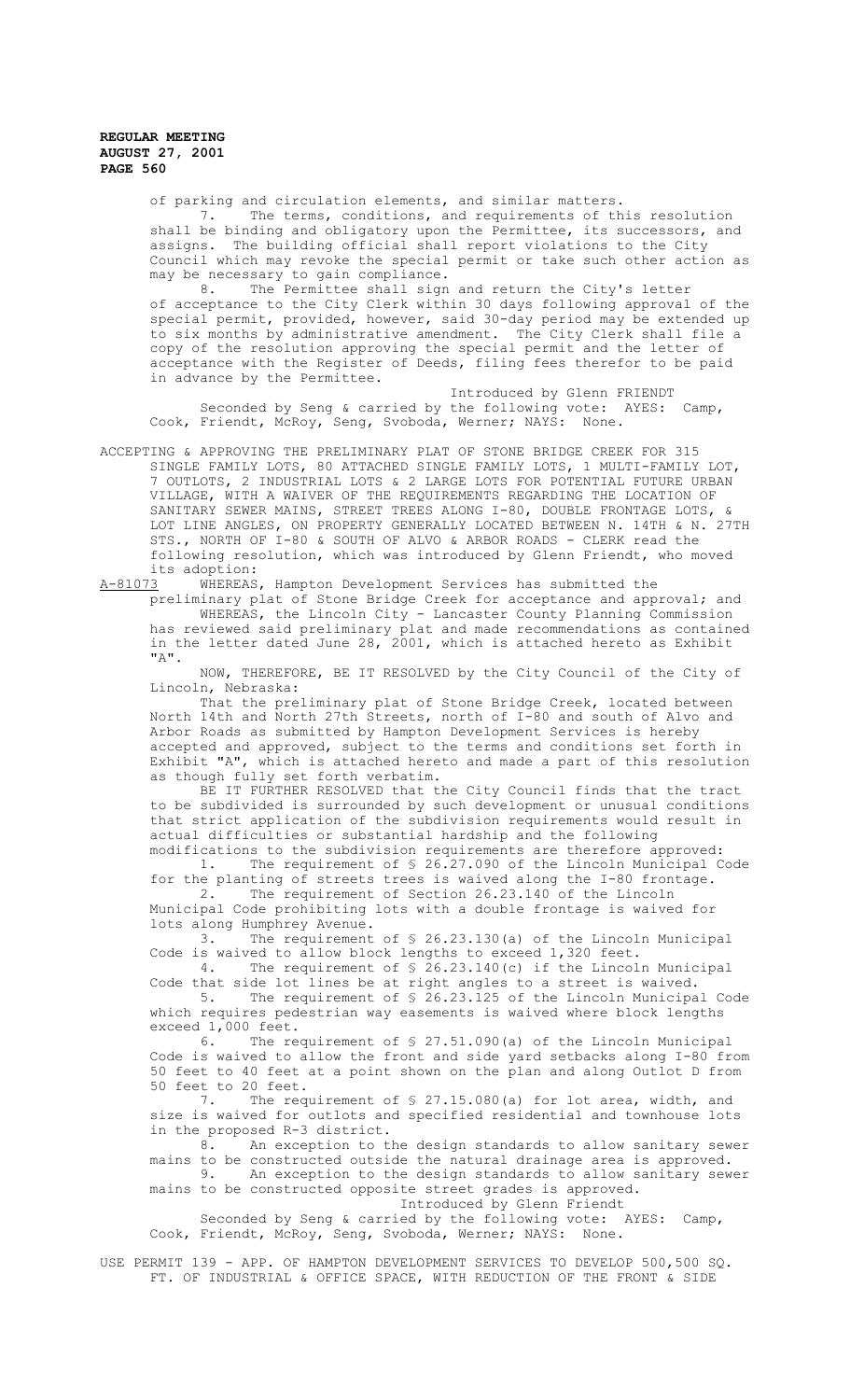YARDS, ON PROPERTY GENERALLY LOCATED BETWEEN N. 14TH & N. 27TH STS., NORTH OF I-80 & SOUTH OF ALVO & ARBOR ROADS - CLERK read the following resolution, introduced by Glenn Friendt, who moved its adoption: A-81074 WHEREAS, Hampton Development Services has submitted an application in accordance with Section 27.27.080 of the Lincoln Municipal Code designated as Use Permit No. 139 for authority to develop 500,500 sq. ft. of industrial and office space on property generally located between North 14th and North 27th Streets, north of I-80 and south of Alvo and Arbor Roads, and legally described to wit:

A part of Lots 17, 31, 3, and 20, Irregular Tracts, all in the Northwest Quarter and the Northeast Quarter of Section 36, Township 11 North, Range 6 East of the 6th P.M., Lancaster County, Nebraska, and more fully described by metes and bounds as follows: Referring to the northwest corner of said Section 36; thence south 89 degrees 28 minutes 59 seconds east (an assumed bearing) on the north line of the Northwest Quarter, a distance of 2645.59 feet; thence south 89 degrees 31 minutes 31 seconds east, on the north line of the Northeast Quarter, a distance of 905.39 feet to the point of beginning; thence continuing south 89 degrees 31 minutes 31 seconds east, a distance of 997.08 feet, to a point on the westerly right-of-way line of Interstate 80; thence south 28 degrees 16 minutes 49 seconds west, on said line, a distance of 495.92 feet; thence south 39 degrees 44 minutes 14 seconds west on said line, a distance of 395.97 feet; thence south 42 degrees 30 minutes 33 seconds west on said line, a distance of 774.29 feet; thence south 89 degrees 33 minutes 37 seconds east on said line, a distance of  $73.98$  feet; thence south 50 degrees minutes 23 seconds west, a distance of 146.20 feet; thence south 35 degrees 44 minutes 24 seconds west on said line, a distance of 1325.67 feet; thence north 65 degrees 04 minutes 42 seconds west, a distance of 424.62 feet; thence north 40 degrees 00 minutes 54 seconds west, a distance of 422.69 feet; thence north 49 degrees 59 minutes 06 seconds east, a distance of 26.92 feet to the point of curvature of a curve to the left, having a central angle of 14 degrees 14 minutes 04 seconds, a radius of 1236.00 feet, an arc length of 307.07 feet, a chord length of 306.28 feet and a chord bearing north 42 degrees 52 minutes 04 seconds east; thence on said curve, a distance of 307.07 feet to the point of tangency; thence north 35 degrees 45 minutes 02 seconds east, a distance of 2153.48 feet to the point of beginning and containing a calculated area of 52.700 acres more or less;

WHEREAS, the real property adjacent to the area included within the site plan for this development of industrial and office space will not be adversely affected; and

WHEREAS, said site plan together with the terms and conditions hereinafter set forth are consistent with the intent and purpose of Title 27 of the Lincoln Municipal Code to promote the public health, safety, and general welfare.

NOW, THEREFORE, BE IT RESOLVED by the City Council of the City of Lincoln, Nebraska:

That the application of Hampton Development Services, hereinafter referred to as "Permittee", to develop 500,500 sq. ft. of industrial and office space on the property legally described above be and the same is hereby granted under the provisions of Section 27.27.080 of the Lincoln Municipal Code upon condition that construction and operation of said industrial and office space be in strict compliance with said application, the site plan, and the following additional express terms, conditions, and requirements:

- 1. This permit approves:
	- a. 500,500 square feet of industrial and office floor area, of which no more than 30% of the floor area may be used for office space.
	- b. A reduction of the front yard setbacks along Interstate 80 from 50 feet to 40 feet at a point shown on the plan, and a reduction of side yard setbacks along the property line with Outlot D from 50 feet to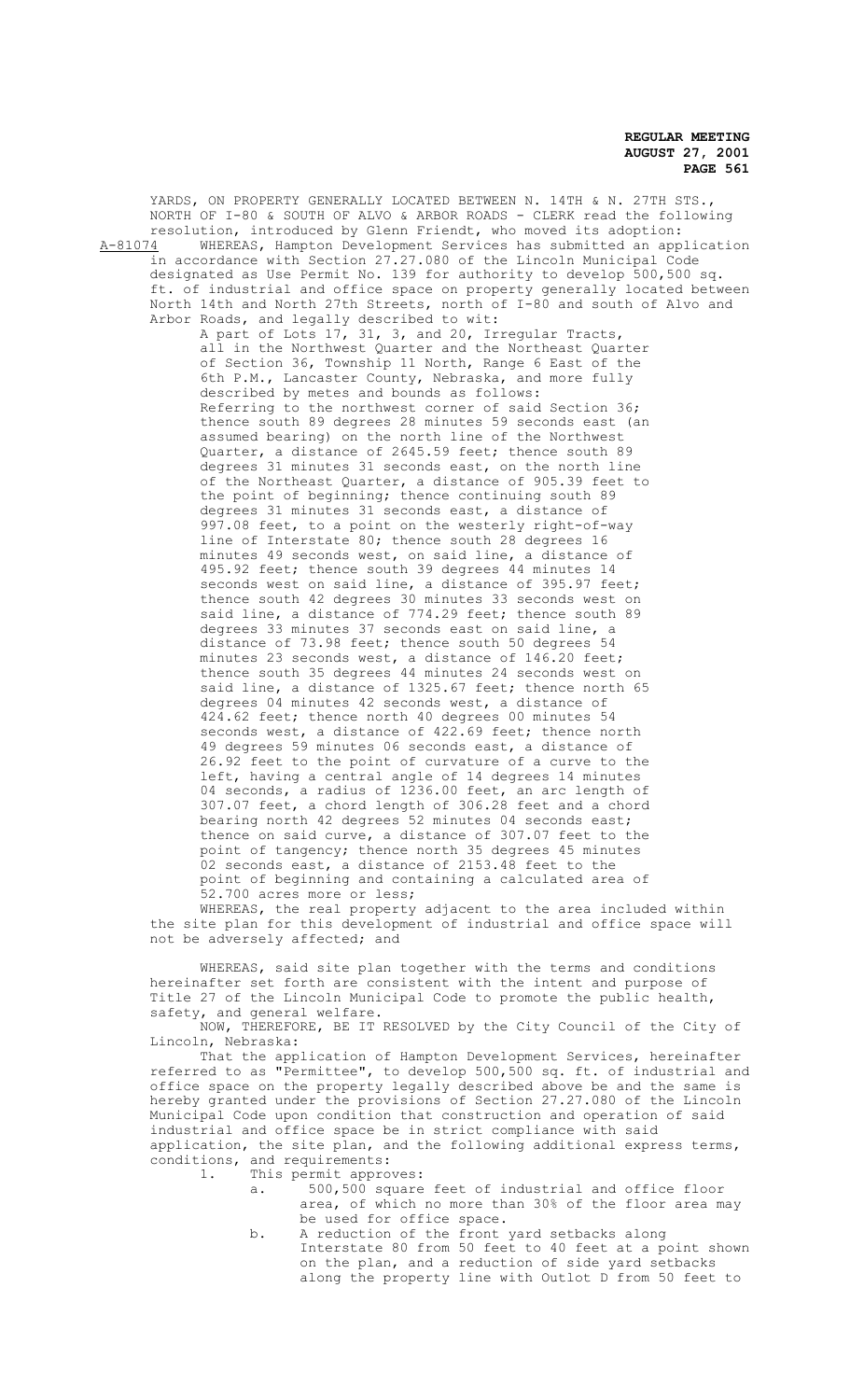- 20 feet.
- 2. Before receiving building permits:
	- a. The Permittee must submit a revised and reproducible final plan acceptable to the Planning Director, including five copies .
	- b. The construction plans must conform to the approved plans.

3. Before occupying the industrial and office space, all development and construction must be completed in conformance with the approved plans.

4. All privately owned improvement must be permanently maintained by the Permittee or an appropriately established owners association approved by the City Attorney.

5. The site plan approved by this permit shall be the basis for all interpretations of setbacks, yards, locations of buildings, location of parking and circulation elements, and similar matters.

6. The terms, conditions, and requirements of this resolution shall be binding and obligatory upon the Permittee, its successors and assigns. The building official shall report violations to the City Council which may revoke this use permit or take such other action as may be necessary to gain compliance.

7. The Permittee shall sign and return the City's letter of acceptance to the City Clerk within 30 days following approval of this use permit, provided, however, said 30-day period may be extended up to six months by administrative amendment. The City Clerk shall file a copy of the resolution approving this use permit and the letter of acceptance with the Register of Deeds, filing fees therefor to be paid in advance by the Permittee.

8. The site plan as approved with this resolution voids and supersedes all previously approved site plans, however all resolutions approving previous permits remain in force unless specifically amended by this resolution.

Introduced by Glenn Friendt Seconded by Cook & carried by the following vote: AYES: Camp, Cook, Friendt, McRoy, Seng, Svoboda, Werner; NAYS: None.

APPROVING AN ANNEXATION AGREEMENT BETWEEN THE CITY & STONEBRIDGE CREEK L.L.C. OUTLINING CERTAIN CONDITIONS & UNDERSTANDINGS WITH REGARDS TO THE ANNEXATION OF APPROX. 251.07 ACRES OF PROPERTY GENERALLY LOCATED BETWEEN INTERSTATE 80 & ARBOR RD. EAST OF N. 14TH ST - CLERK read the following resolution, introduced by Glenn Friendt, who moved its adoption:<br>A-81075 BE IT RESOLVED by the City Council of the City of Lincoln, BE IT RESOLVED by the City Council of the City of Lincoln,

Nebraska:

That the agreement titled Stonebridge Creek Conditional Annexation and Zoning Agreement (Annexation Agreement), which is attached hereto, marked as Attachment "A" and made a part hereof by reference, between the City of Lincoln and Stonebridge Creek L.L.C., (Owner) outlining certain conditions and understandings between the City and said Owner relating to the annexation of land generally located between Interstate 80 and Arbor Road east of North 14th Street is approved.

BE IT FURTHER RESOLVED that the Mayor is authorized to execute the Annexation Agreement on behalf of the City.

BE IT FURTHER RESOLVED that the City Clerk is directed to return one fully executed copy of this Agreement to Rick Peo, Chief Assistant City Attorney, for distribution to the Owner.

BE IT FURTHER RESOLVED that the City Clerk is directed to record the Annexation Agreement with the Register of Deeds, filing fees to be paid by the Owner.

# Introduced by Glenn Friendt

Seconded by Seng & carried by the following vote: AYES: Camp, Cook, Friendt, McRoy, Seng, Svoboda, Werner; NAYS: None.

SPECIAL PERMIT 1733B - APP. OF PARK RIDGE APARTMENTS, L.L.C. TO DEVELOP MUFF 2ND ADD. COMMUNITY UNIT PLAN FOR AN ADDITIONAL 83 DWELLING UNITS, WITH A REDUCTION OF THE REQUIRED LOT AREA, ON PROPERTY GENERALLY LOCATED AT S.W. 8TH & W. "C" STS. - CLERK read the following resolution, introduced by Glenn Friendt, who moved its adoption:<br>A-81076 WHEREAS, Park Ridge Apartments, L

WHEREAS, Park Ridge Apartments, L.L.C., has submitted an application designated as Special Permit No. 1733B for authority to amend the Muff and Muff 1st Addition Community Unit Plan to increase the number of dwelling units from 83 to 166, and to reduce the required lot area on two-family lots within the Muff 2nd Addition Preliminary Plat from 5,000 to 4,500 square feet per family, on property generally located at SW 8th and West "C" Streets, and legally described to wit: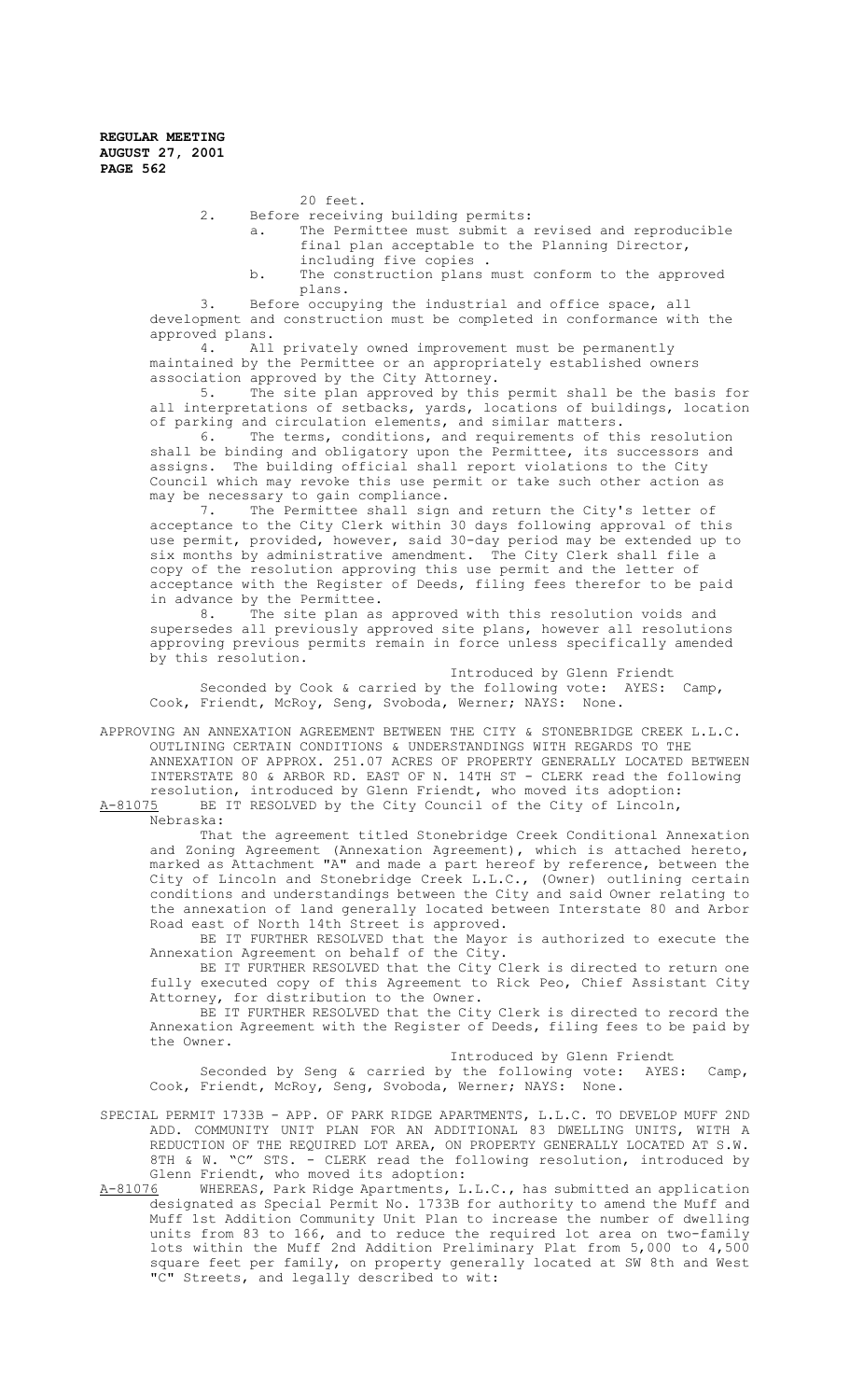Lots 105 and 74 of Irregular Tracts, Blocks 1 and 2 in Muff 4th Addition, Blocks 1 and 2, and Outlots A and B in Muff 3rd Addition, Blocks 1 and 2, Muff 2nd Addition, Block 1, Muff 1st Addition, Blocks 1, 2, and 3 and Outlot A in Muff Addition, all located in the Southwest Quarter of Section 27, Township 10 North, Range 6 East of the 6th P.M., Lancaster County, Nebraska and more particularly described as follows: .<br>Beginning at the northwest corner of the Southeast Quarter of the Southwest Quarter of Section 27, Township 10 North, Range 6 East, thence on an assumed bearing of north 89 degrees 53 minutes 59 seconds east on the north line of Lot 105 of Irregular Tracts for a distance of

671.99 feet; thence south 00 degrees 05 minutes 50 seconds west on the east line of said Lot 105, for a distance of 594.93 feet; thence south 89 degrees 55 minutes 12 seconds west for a distance of 2.69 feet; thence south 00 degrees 23 minutes 52 seconds east for a distance of 54.52 feet; thence south 89 degrees 55 minutes 12 seconds west for a distance of 30.25 feet; thence south 00 degrees 23 minutes 52 seconds east for a distance of 36.25 feet to the southeast corner of Lot 74 of Irregular Tracts; thence south 00 degrees 15 minutes 23 seconds east on the east line of Blocks 1 and 3 in Muff Addition for a distance of 315.82 feet; thence south 00 degrees 30 minutes 22 seconds east and continuing on the east line of said Block 3 for a distance of 159.72 feet to the southeast corner of Lot 7 in said Block 3; thence south 89 degrees 58 minutes 54 seconds west on the south line of Blocks 2 and 3 in Muff Addition and on the south line of Block 2 in Muff 3rd Addition and on the south line of Block 2 in Muff 2nd Addition for a distance of 632.08 feet to a point on the centerline of Trimble Street; thence south 00 degrees 53 minutes 04 seconds east on the centerline of Trimble Street for a distance of 140.83 feet; thence north 90 degrees 00 minutes 00 seconds west on the south line of Block 1 in Muff 2nd Addition extended for a distance of 175.74 feet to the southwest corner of Block 1 in Muff 2nd Addition; thence north 00 degrees 30 minutes 46 seconds west on the west line of Block 1 Muff 2nd Addition and on the west line of Blocks 1 and 2 in Muff 4th Addition for a distance of 1300.86 feet to the northwest corner of Block 1 in Muff 4th Addition; thence north 89 degrees 53 minutes 59 seconds east on the north line of Block 1 in Muff 4th Addition for a distance of 175.80 feet to the point of beginning. Said property contains 22.628 acres more or less.

WHEREAS, the real property adjacent to the area included within the site plan for this revised community unit plan will not be adversely affected; and

WHEREAS, said site plan together with the terms and conditions hereinafter set forth are consistent with the intent and purpose of Title 27 of the Lincoln Municipal Code to promote the public health, safety, and general welfare.

NOW, THEREFORE, BE IT RESOLVED by the City Council of the City of Lincoln, Nebraska:

That the application of Park Ridge Apartments, L.L.C., hereinafter referred to as "Permittee", increase the number of dwelling units from 83 to 166 and to reduce the required lot are on the two-family lots, on the property legally described above, be and the same is hereby granted under the provisions of Section 27.63.320 and Chapter 27.65 of the Lincoln Municipal Code upon condition that construction and operation of said community unit plan be in strict compliance with said application, the site plan, and the following additional express terms, conditions, and

requirements:<br>1. T This permit approves an additional 83 dwelling units within the Muff and Muff 1st Addition Community Unit Plan for a total of 166 dwelling units, and a reduction in the required lot area on two-family lots within the Muff 2nd Addition Preliminary Plat from 5,000 square feet per family to 4,500 square feet per family.

2. Before receiving building permits:

a. The Permittee must submit a revised and reproducible final plan and five copies to the Planning Department.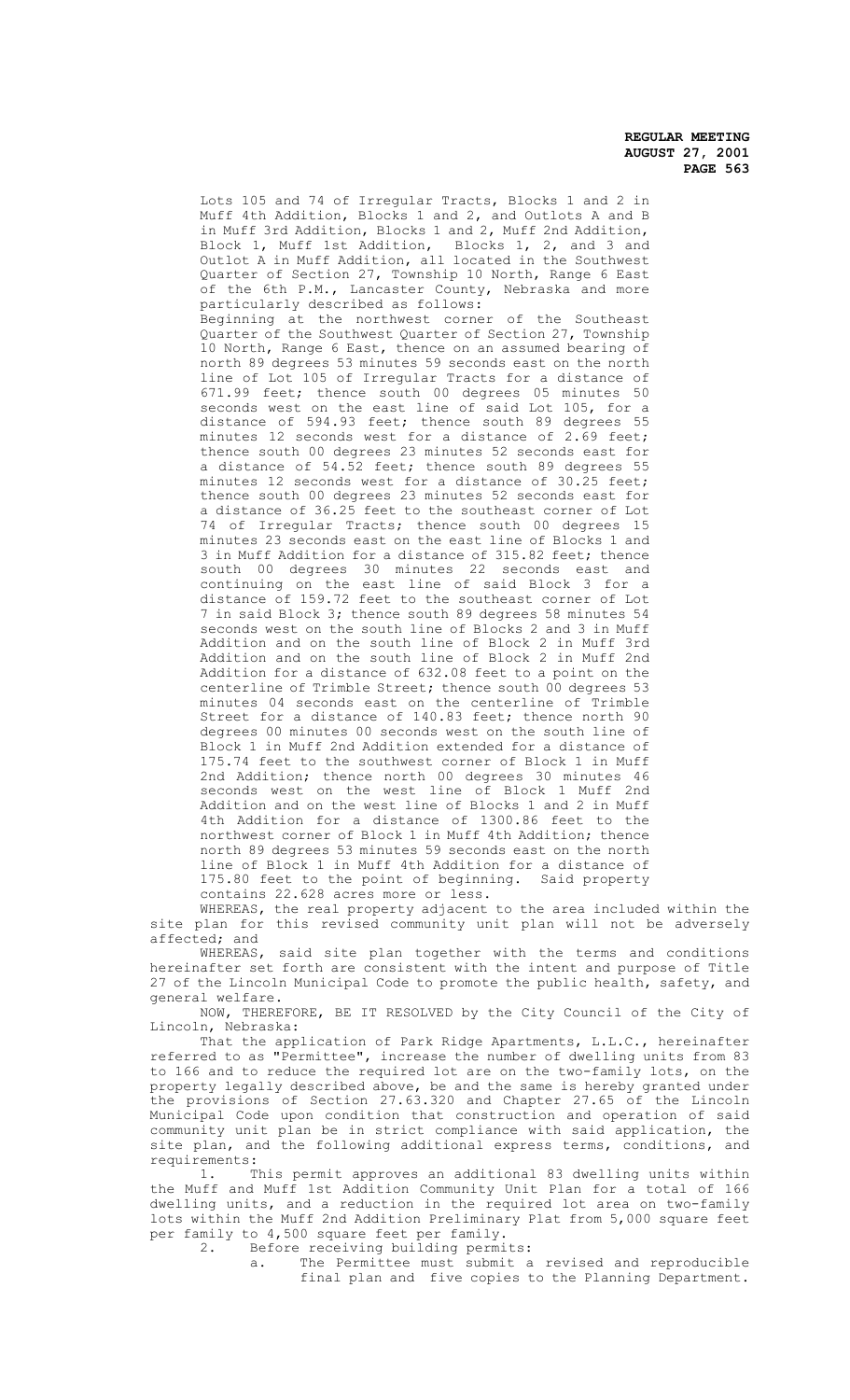- b. The construction plans must conform to the approved plans.
- c. The final plat within this community unit plan must be approved by the City.

3. Before occupying the dwelling units all development and

construction must be completed in conformance with the approved plans. 4. All privately owned improvements shall be permanently maintained by the Permittee or an appropriately established homeowners association approved by the City Attorney.

5. The site plan approved by this permit shall be the basis for all interpretations of setbacks, yards, locations of buildings, location of parking and circulation elements, and similar matters.<br>6. The terms, conditions, and requirements of

The terms, conditions, and requirements of this resolution shall be binding and obligatory upon the Permittee, their successors, and assigns. The building official shall report violations to the City Council which may revoke the special permit or take such other action as may be necessary to gain compliance.

7. The Permittee shall sign and return the City's letter of acceptance to the City Clerk within 30 days following approval of the special permit, provided, however, said 30-day period may be extended up to six months by administrative amendment. The City Clerk shall file a copy of the resolution approving the special permit and the letter of acceptance with the Register of Deeds, filing fees therefor to be paid in advance by the Permittee.

8. The site plan as approved with this resolution voids and supersedes all previously approved plans for this site, however, all resolutions approving previous permits remain in force unless specifically amended by this resolution.

Introduced by Glenn Friendt Seconded by Svoboda & carried by the following vote: AYES: Camp,<br>Friendt, McRov, Seng, Svoboda, Werner; NAYS: None. Cook, Friendt, McRoy, Seng, Svoboda, Werner; NAYS:

ACCEPTING & APPROVING THE PRELIMINARY PLAT OF MUFF 2ND ADD. FOR 12 LOTS ON

PROPERTY GENERALLY LOCATED AT S.W. 8TH & W. "C" STS. - CLERK read the following resolution, introduced by Glenn Friendt, who moved its adoption: A-81077 WHEREAS, **Park Ridge Apartments L.L.C.** has submitted the preliminary plat of **MUFF 2ND ADDITION** for acceptance and approval; and

WHEREAS, the Lincoln City - Lancaster County Planning Commission has reviewed said preliminary plat and made recommendations as contained in the letter dated June 28, 2001, which is attached hereto as Exhibit "A". NOW, THEREFORE, BE IT RESOLVED by the City Council of the City of Lincoln, Nebraska:

That the preliminary plat of **MUFF 2ND ADDITION**, located in the general vicinity of SW 8th and West "C" Streets, as submitted by **Park Ridge Apartments L.L.C.** is hereby accepted and approved, subject to the terms and conditions set forth in Exhibit "A", which is attached hereto and made a part of this resolution as though fully set forth verbatim.

Introduced by Glenn Friendt Seconded by Cook & carried by the following vote: AYES: Camp, Cook, Friendt, McRoy, Seng, Svoboda, Werner; NAYS: None.

# **PETITIONS AND COMMUNICATIONS**

### **THE FOLLOWING APPS. WERE REFERRED TO PLANNING DEPT.:**

Special Permit 1928 - App. of Ross Engineering to develop a Community Unit Plan consisting of 156 multi-family housing units at North 1st & Charleston Streets.

- Special Permit 1927 App. of Cricket Nebraska Property Co. to co-locate on a monopole at 600 Fletcher Ave.
- PETITION TO VACATE ALL STREET AND ALLEY RIGHT-OF-WAYS ADJACENT TO BLOCKS 13 THROUGH 20 AND BLOCKS 37 THROUGH 40, HAWTHORNE ADDITION, LYING BETWEEN THE NORTH LINE OF SOUTH STREET AND SOUTH OF LOT 39 I.T. LOCATED IN SECTION 33, T. 10 N., R. 6 E., AND BETWEEN THE WEST LINE OF WESTBROOK ADDITION AND EAST LINE OF S.W. 27TH STREET EXCEPT THE WEST 55.5 FEET OF THE EAST-WEST ALLEY IN BLOCK 37, SUBMITTED BY HARTLAND HOMES, INC. - CLERK presented said petition which was referred to the Law Dept.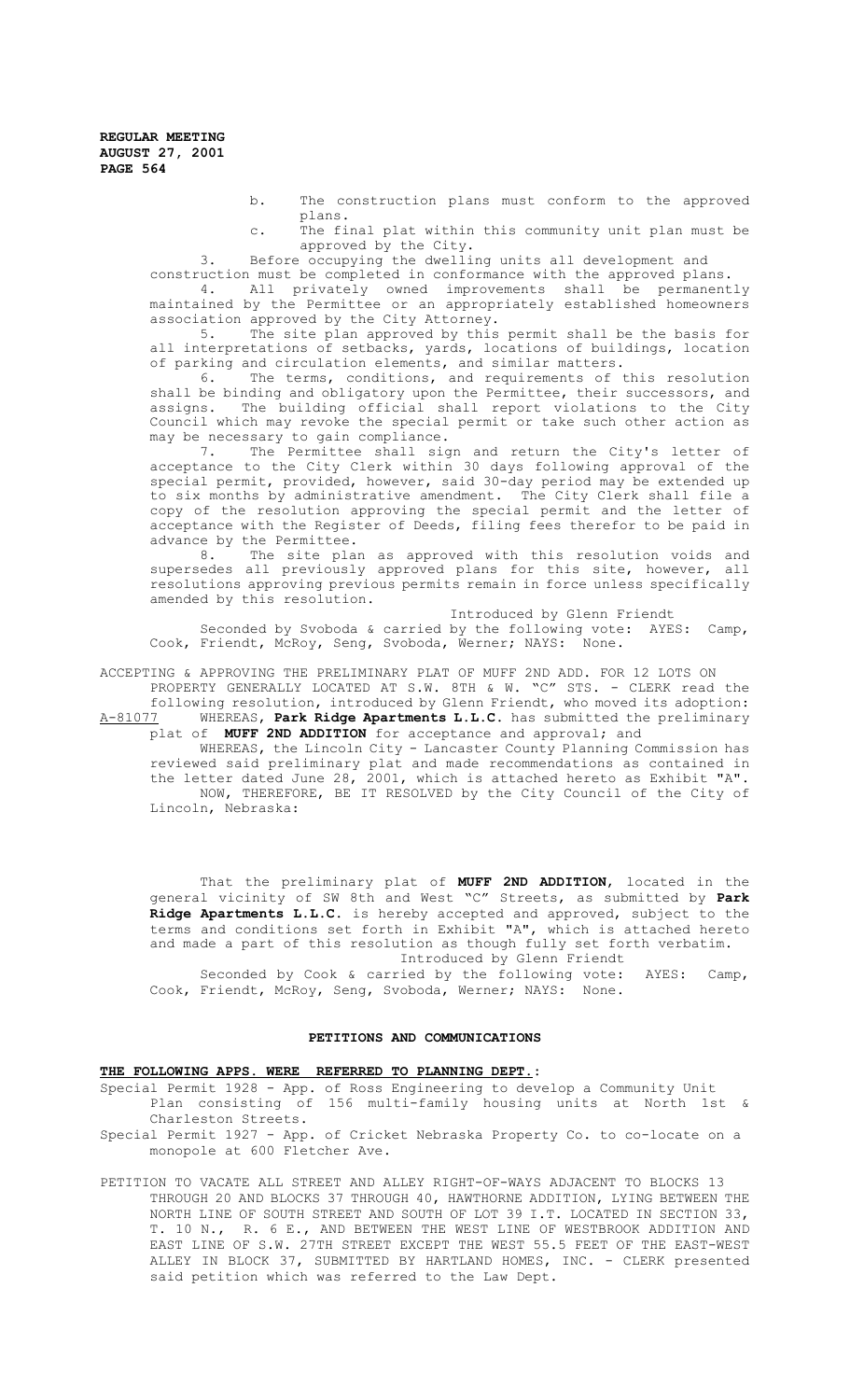### **REPORTS OF CITY OFFICERS**

CLERK'S LETTER & MAYOR'S APPROVAL OF ORDINANCES & RESOLUTIONS PASSED ON AUGUST 13, 2001 - CLERK presented said report which was placed on file in the Office of the City Clerk. **(27-1)**

INVESTMENT OF FUNDS FOR AUGUST 13 THROUGH AUGUST 17, 2001 - CLERK read the following resolution, introduced by Glenn Friendt, who moved its adoption: A-81071 BE IT HEREBY RESOLVED BY THE CITY COUNCIL of the City of Lincoln,

Nebraska:

That the attached list of investments be confirmed and approved, and the City Treasurer is hereby directed to hold said investments until maturity unless otherwise directed by the City Council. (Investments for August 13 - August 17, 2001.)

Introduced by Coleen Seng

Seconded by Svoboda & carried by the following vote: AYES: Camp, Cook, Friendt, McRoy, Seng, Svoboda, Werner; NAYS: None.

- REPORTS FROM CITY TREASURER OF TELECOMM OCC. TAX FOR THE 1ST QUARTER OF 2001 AS FOLLOWS: Amerivision Communications, Inc.; FOR THE MONTH OF JULY: NPCR, Inc. dba Nextel; Vartec; Network Billing Systems, LLC; Touch America Services, Inc.; Qwest Communications, Corp.; Teligent Services, Inc.; Working Assets Funding Service, Inc.; Atlas Communications, Ltd.; D&D Communications; Primus Telecommunications, Inc.; LCI International Telecom Corp.; Trans National Communications International, Inc.; and One Call Communications, Inc.; TracFone Wireless, Inc.; ATT Wireless PCS, LLC; NOSVA Limited Partnership; GTC Telecom; Glyphics Communications, Inc.; Globalcom, Inc.; Comdata Telecommunications Services, Inc.; Incomnet Communications Corp.; Lightyear Communications, Inc.; Tri-M Communications, Inc.; RAL COM USA, Inc.; XO Long Distance Ser-vices, Inc.; Western Union Communications, Inc.; Affinity Network, Inc.; Single Billing Services, Inc.; and NOS Communications, Inc. - CLERK presented said reports which were placed on file in the Office of the City Clerk. **(20)**
- REPORT FROM CITY TREASURER OF FRANCHISE TAX FOR THE MONTH OF JULY, 2001 FROM UTILICORP UNITED - CLERK presented said report which was placed on file in the Office of the City Clerk. **(16-1)**

### **ORDINANCES - 1ST READING**

AUTHORIZING THE ISSUANCE OF NOT TO EXCEED \$7,000,000 CITY OF LINCOLN, NEBRASKA PARKING REVENUE BONDS, SERIES 2001 - CLERK read an ordinance, introduced by Coleen Seng, authorizing the issuance of not to exceed \$7,000,000 City of Lincoln, Nebraska parking revenue bonds, series 2001, the first time.

### **ORDINANCES - 3RD READING**

AMENDING SECTION 2.62.200 OF THE LINCOLN MUNICIPAL CODE TO ALLOW MEMBERS OF THE POLICE AND FIRE PENSION PLANS "B" AND "C" TO SWITCH TO PLAN "A" WITHIN SIX MONTHS AFTER DEFERRED RETIREMENT OPTION PLAN IMPLEMENTATION - PRIOR to reading, CAMP moved to delay action on Bill 01-132 for two weeks to 9/10/01.

Seconded by Seng & carried by the following vote: AYES: Camp, Cook, Friendt, McRoy, Seng, Svoboda, Werner; NAYS: None.

CLERK Read an ordinance, introduced by Jonathan Cook, amending Section 2.62.200 of the Lincoln Municipal Code to provide members of Police and Fire Pension Plans "B" and "C" the opportunity to elect to participate in Police and Fire Pension Plan "A" subsequent to the implementation of the Deferred Retirement Option Plan, and repealing Section 2.62.200 of the Lincoln Municipal Code as hitherto existing, the third time.

AMENDING SECTION 10.16.030 OF THE LINCOLN MUNICIPAL CODE WITH REGARD TO THE OPERATION OF A MOTOR VEHICLE WHILE UNDER THE INFLUENCE OF ALCOHOL TO BRING THE LEVEL OF ALCOHOL IN BLOOD OR BREATH INTO COMPLIANCE WITH STATE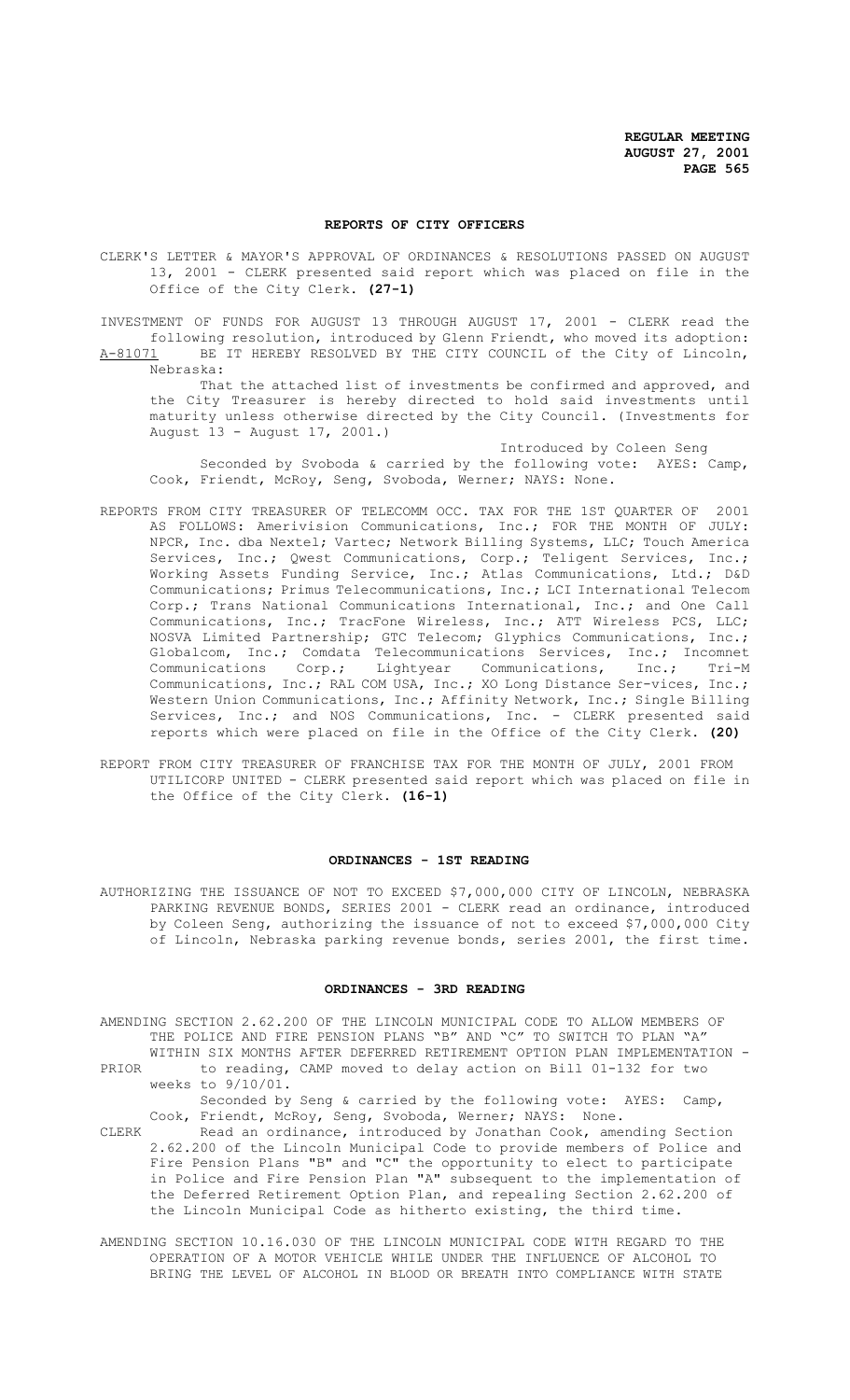STATUTE -CLERK read an ordinance, introduced by Jonathan Cook, amending Section 10.16.030 of the Lincoln Municipal Code to bring the level of alcohol in blood or breath into compliance with state statute; and repealing Section 10.16.130 of the Lincoln Municipal Code as hitherto existing, the third time.

COOK Moved to pass the ordinance as read.

Seconded by Svoboda & carried by the following vote: AYES: Camp, Cook, Friendt, McRoy, Seng, Svoboda, Werner; NAYS: None.

The ordinance, being numbered **17905**, is recorded in Ordinance Book 24, Page

AMENDING THE CORPORATE LIMITS OF THE CITY BY ANNEXING APPROXIMATELY 251 ACRES OF PROPERTY GENERALLY LOCATED BETWEEN NORTH 14TH AND NORTH 27TH STREETS, NORTH OF I-80 AND SOUTH OF ALVO AND ARBOR ROADS - CLERK read an ordinance, introduced by Jonathan Cook, amending Section 20 of Ordinance No. 8730, passed May 17, 1965, as last amended by Section 1 of Ordinance No. 17870, passed June 25, 2001, prescribing and defining the corporate limits of the City of Lincoln, Nebraska; and repealing Section 20 of Ordinance No. 8730 passed May 17, 1965, as last amended by Section 1 of Ordinance No. 17870, passed June 25, 2001, as hitherto existing, the third time.

COOK Moved to pass the ordinance as read. Seconded by Seng & carried by the following vote: AYES: Camp, Cook, Friendt, McRoy, Seng, Svoboda, Werner; NAYS: None. The ordinance, being numbered **17906**, is recorded in Ordinance Book

CHANGE OF ZONE 3325 - AMENDING CHAPTER 27.51 OF THE LINCOLN MUNICIPAL CODE TO ALLOW DEVELOPMENT OF A MINIMUM OF 50 ACRES INSTEAD OF 75 ACRES IN THE I-3 EMPLOYMENT CENTER DISTRICT - CLERK read an ordinance, introduced by Jonathan Cook, amending Sections 27.51.030, 27.51.090, and 27.51.100 of the Lincoln Municipal Code to allow development of a minimum of 50 acres instead of 75 acres in the I-3 Employment Center District; and repealing Sections 27.51.030, 27.51.090, and 27.51.100 of the Lincoln Municipal Code as hitherto existing, the third time.

COOK Moved to pass the ordinance as read. Seconded by Seng & carried by the following vote: AYES: Camp, Cook, Friendt, McRoy, Seng, Svoboda, Werner; NAYS: None. The ordinance, being numbered **17907**,is recorded in Ordinance Book

CHANGE OF ZONE 3265 - APPLICATION OF HAMPTON DEVELOPMENT SERVICES FOR A CHANGE OF ZONE FROM AG AGRICULTURAL TO I-3 EMPLOYMENT CENTER AND R-3 RESIDENTIAL ON PROPERTY GENERALLY LOCATED BETWEEN NORTH 14TH and NORTH 27TH STREETS, NORTH OF I-80 and SOUTH OF ALVO AND ARBOR ROAD - CLERK read an ordinance, introduced by Jonathan Cook, amending the Lincoln Zoning District Maps attached to and made a part of Title 27 of the Lincoln Municipal Code, as provided by Section 27.05.012 of the Lincoln Municipal Code, by changing the boundaries of the districts established and shown thereon, the third time.

COOK Moved to pass the ordinance as read. Seconded by Seng & carried by the following vote: AYES: Camp, Cook, Friendt, McRoy, Seng, Svoboda, Werner; NAYS: None. The ordinance, being numbered **17908**, is recorded in Ordinance Book

CHANGE OF ZONE 3323 - APPLICATION OF PARK RIDGE APARTMENTS, L.L.C. FOR A CHANGE OF ZONE FROM R-2 RESIDENTIAL TO R-3 RESIDENTIAL ON PROPERTY GENERALLY LOCATED AT S.W. 8TH AND WEST C STREETS - CLERK read an ordinance, introduced by Jonathan Cook, amending the Lincoln Zoning District Maps attached to and made a part of Title 27 of the Lincoln Municipal Code, as provided by Section 27.05.020 of the Lincoln Municipal Code, by changing the boundaries of the districts established and shown thereon, the third time.

COOK Moved to pass the ordinance as read. Seconded by Seng & carried by the following vote: AYES: Camp, Cook, Friendt, McRoy, Seng, Svoboda, Werner; NAYS: None. The ordinance, being numbered **17909**, is recorded in Ordinance Book